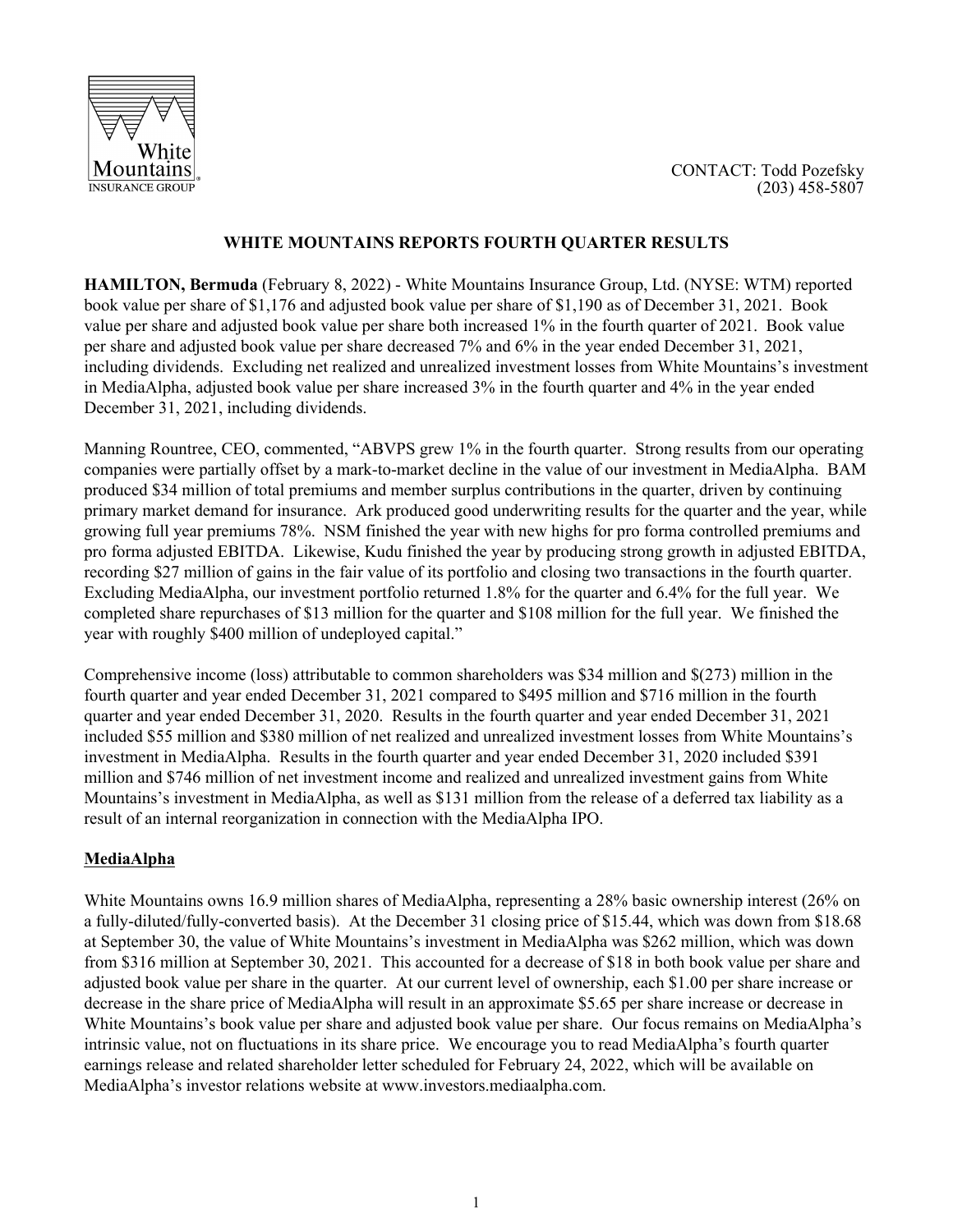# **HG Global/BAM**

BAM's gross written premiums and member surplus contributions (MSC) collected were \$34 million and \$118 million in the fourth quarter and year ended December 31, 2021 compared to \$38 million and \$131 million in the fourth quarter and year ended December 31, 2020. BAM insured municipal bonds with par value of \$4.9 billion and \$17.5 billion in the fourth quarter and year ended December 31, 2021 compared to \$5.5 billion and \$17.3 billion in the fourth quarter and year ended December 31, 2020. Total pricing was 70 and 67 basis points in the fourth quarter and year ended December 31, 2021 compared to 70 and 76 basis points in the fourth quarter and year ended December 31, 2020. BAM's total claims paying resources were \$1,192 million at December 31, 2021 compared to \$1,181 million at September 30, 2021 and \$987 million at December 31, 2020. In the first quarter of 2021, BAM completed a reinsurance agreement with Fidus Re that increased BAM's claims paying resources by \$150 million.

Seán McCarthy, CEO of BAM, said, "BAM insured \$4.9 billion of par in the fourth quarter, capping off a good year. In 2021, investor demand for bond insurance remained strong, with more than 8% of new municipal bond issues insured, marking the highest penetration rate since 2009. For the full year, BAM insured a record \$15.6 billion in the primary market. Total pricing was flat in the quarter and down modestly for the full year, reflecting both tighter credit spreads and higher average credit quality for new policies."

Through the COVID-19 pandemic, BAM's portfolio has performed well. All BAM-insured bond payments due through February 1, 2022 have been made by insureds, and there are no credits on BAM's watchlist.

HG Global reported pre-tax income of \$5 million and \$21 million in the fourth quarter and year ended December 31, 2021 compared to pre-tax income of \$8 million and \$50 million in the fourth quarter and year ended December 31, 2020. The decreases in HG Global's pre-tax income in the fourth quarter and year ended December 31, 2021 compared to the fourth quarter and year ended December 31, 2020, were driven primarily by lower investment returns on the HG Global investment portfolio.

BAM made a \$34 million cash payment of surplus note principal and interest in December 2021 compared to \$30 million in December 2020.

White Mountains reported pre-tax loss related to BAM of \$16 million and \$63 million in the fourth quarter and year ended December 31, 2021 compared to pre-tax loss related to BAM of \$15 million and \$45 million in the fourth quarter and year ended December 31, 2020. The increases in pre-tax loss related to BAM in the fourth quarter and year ended December 31, 2021 compared to the fourth quarter and year ended December 31, 2020, were driven primarily by lower investment returns on the BAM investment portfolio.

BAM is a mutual insurance company that is owned by its members. BAM's results are consolidated into White Mountains's GAAP financial statements and attributed to non-controlling interests.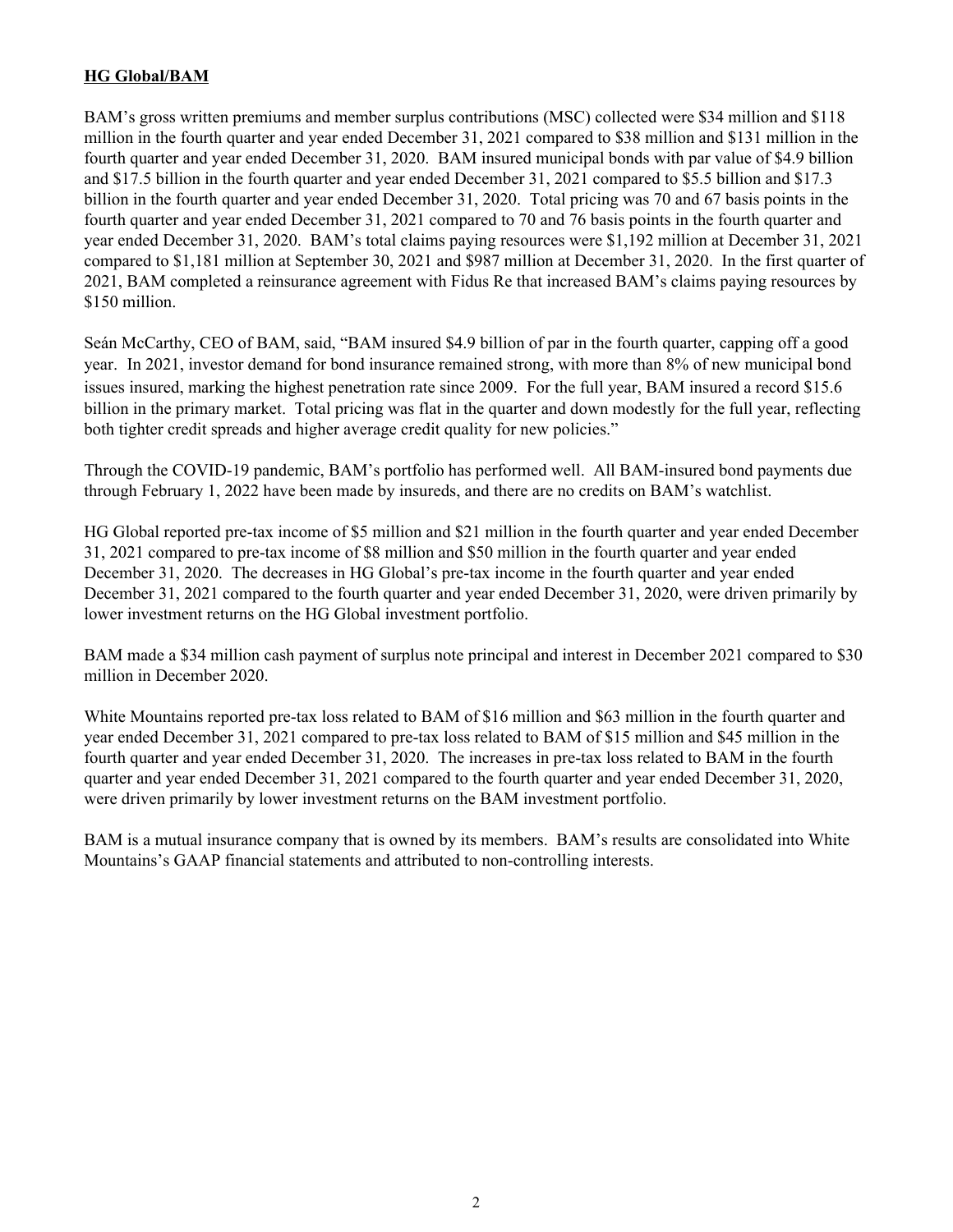# **Ark**

Ark's GAAP combined ratio was 70% and 87% in the fourth quarter and year ended December 31, 2021. Ark's adjusted combined ratio, which adds back amounts ceded to third-party capital providers, was 67% and 85% in the fourth quarter and year ended December 31, 2021. The adjusted combined ratio for the year ended December 31, 2021 included ten points of catastrophe losses. The adjusted combined ratio in the fourth quarter of 2021 included five points of net favorable development on catastrophe losses incurred in 2021, principally from Hurricane Ida. The adjusted combined ratio in the fourth quarter and year ended December 31, 2021 included nine points and six points of net favorable prior year reserve development.

Ark reported gross written premiums of \$164 million, net written premiums of \$134 million and net earned premiums of \$202 million in the fourth quarter of 2021. Ark reported gross written premiums of \$1,059 million, net written premiums of \$859 million and net earned premiums of \$637 million in the year ended December 31, 2021. Ark reported pre-tax income of \$57 million and \$53 million in the fourth quarter and year ended December 31, 2021. Ark's pre-tax income for the year ended December 31, 2021 reflected \$25 million of transaction expenses related to White Mountains's transaction with Ark.

Ian Beaton, CEO of Ark, said, "Ark had a good finish to the year with an adjusted combined ratio of 67% in the fourth quarter, benefiting from both light catastrophes and favorable reserve development. For the full year, Ark produced an adjusted combined ratio of 85%, an encouraging result in a year with heavy global catastrophe activity. Gross written premiums were \$1,059 million for the year, up 78% from 2020 with risk adjusted rate change of 8%. In December, AM Best completed its annual review and affirmed Ark's "A/stable" rating. Ark had a solid start to 2022, writing in excess of \$500 million of gross written premiums in January with risk adjusted rate change up 11%."

# **NSM**

NSM reported commission and other revenues of \$89 million, pre-tax income of \$6 million and adjusted EBITDA of \$18 million in the fourth quarter of 2021 compared to commission and other revenues of \$73 million, pre-tax loss of \$6 million and adjusted EBITDA of \$15 million in the fourth quarter of 2020.

NSM reported commission and other revenues of \$330 million, pre-tax loss of \$28 million and adjusted EBITDA of \$71 million in the year ended December 31, 2021 compared to commission and other revenues of \$285 million, pre-tax loss of \$13 million and adjusted EBITDA of \$59 million in the year ended December 31, 2020. On April 12, 2021, NSM sold its Fresh Insurance motor business, which resulted in a loss of \$29 million recorded in the first quarter of 2021. Results in the fourth quarter and year ended December 31, 2021 include the results of J.C. Taylor, an MGA offering classic and antique collector car insurance, from August 6, 2021, the date of its acquisition. Results in the fourth quarter and year ended December 31, 2021 and 2020 include the results of Kingsbridge Group Limited, a leading provider of commercial lines insurance and consulting services to the contingent workforce in the United Kingdom, from April 7, 2020, the date of its acquisition.

Geof McKernan, CEO of NSM, said, "NSM had a good fourth quarter to close out a strong year. Trailing 12 months pro forma controlled premiums increased to a record \$1,203 million, up 1% quarter over quarter, while trailing 12 months pro forma adjusted EBITDA increased to a record \$76 million, up 2% quarter over quarter. During 2021, we experienced significant growth, led by the Pet, Social Services and U.K. verticals."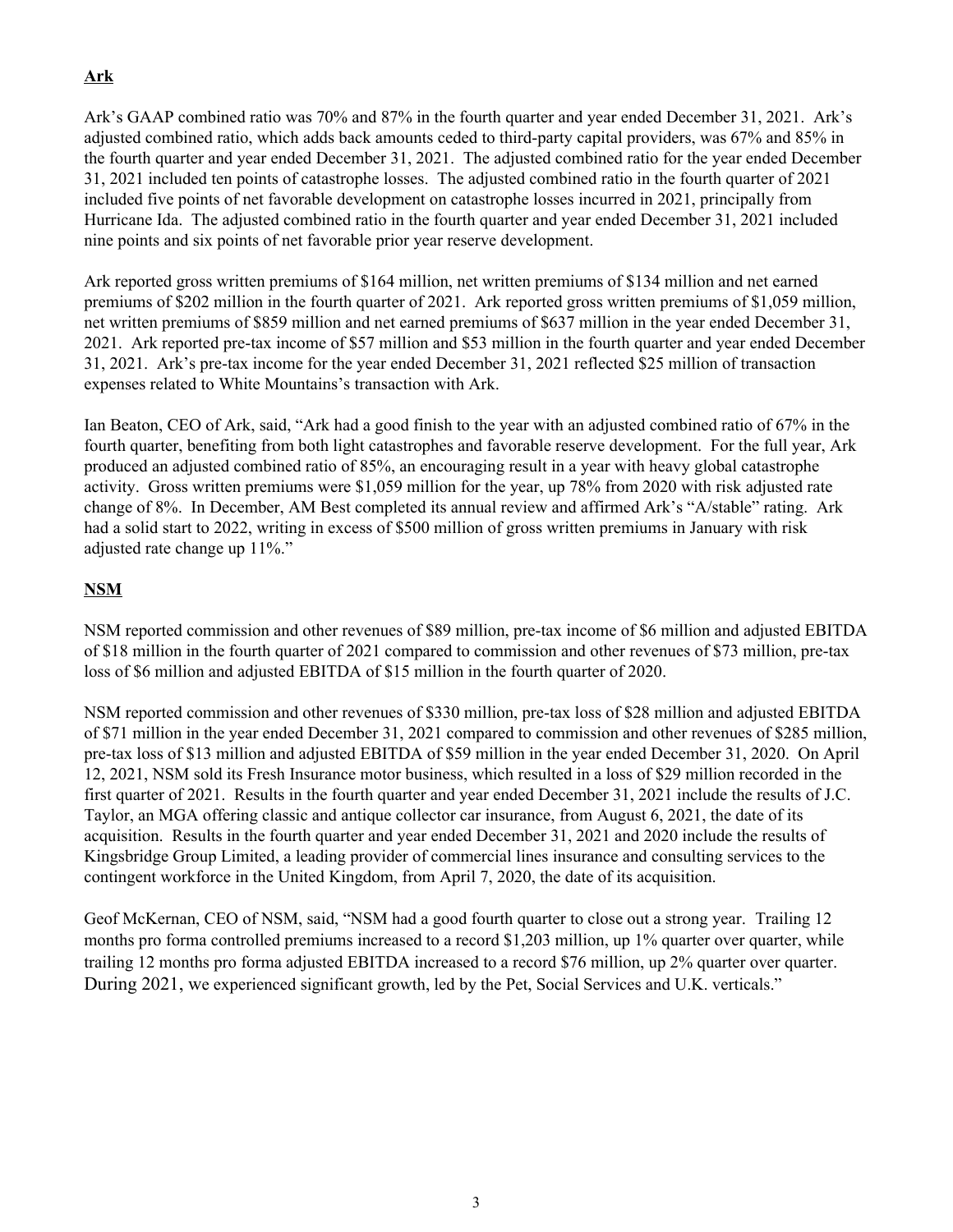# **Kudu**

Kudu reported total revenues of \$45 million, pre-tax income of \$37 million and adjusted EBITDA of \$14 million in the fourth quarter of 2021 compared to total revenues of \$25 million, pre-tax income of \$19 million and adjusted EBITDA of \$8 million in the fourth quarter of 2020. Total revenues and pre-tax income in the fourth quarter of 2021 included \$22 million of realized investment gains and \$5 million of unrealized investment gains on Kudu's participation contracts compared to \$14 million of unrealized investment gains on Kudu's participation contracts in the fourth quarter of 2020.

Kudu reported total revenues of \$134 million, pre-tax income of \$108 million and adjusted EBITDA of \$33 million in the year ended December 31, 2021 compared to total revenues of \$46 million, pre-tax income of \$28 million and adjusted EBITDA of \$22 million in the year ended December 31, 2020. Total revenues and pre-tax income in the year ended December 31, 2021 included \$22 million of realized investment gains and \$68 million of unrealized investment gains on Kudu's participation contracts compared to \$16 million of unrealized investment gains on Kudu's participation contracts in the year ended December 31, 2020.

As of December 31, 2021, Kudu had deployed \$612 million in 17 asset and wealth management firms globally, including one that was exited. As of December 31, 2021, the asset and wealth management firms have combined assets under management of approximately \$66 billion, spanning a range of asset classes. Kudu's capital was deployed at an average gross cash yield at inception of 10.1%.

Rob Jakacki, CEO of Kudu, said, "Kudu had a strong fourth quarter and full year. Year over year, revenues from participation contracts increased 48% to \$44 million, while adjusted EBITDA increased 48% to \$33 million. Annualized adjusted EBITDA finished the year at \$39 million. We were delighted to complete two transactions in the fourth quarter: Granahan Investment Management, an equity specialist managing U.S. and global small cap portfolios, and Radcliffe Capital Management, a manager of defensive credit and opportunistic strategies."

# **Other Operations**

White Mountains's Other Operations segment reported pre-tax (loss) income of \$(52) million and \$(392) million in the fourth quarter and year ended December 31, 2021 compared to \$352 million and \$626 million in the fourth quarter and year ended December 31, 2020. The Other Operations segment results in the fourth quarter and year ended December 31, 2021 and 2020 were driven primarily by net realized and unrealized investment gains (losses) from White Mountains's investment in MediaAlpha. Net realized and unrealized investment losses from White Mountains's investment in MediaAlpha were \$55 million and \$380 million in the fourth quarter and year ended December 31, 2021 compared to net realized and unrealized investment gains from White Mountains's investment in MediaAlpha of \$391 million and \$686 million in the fourth quarter and year ended December 31, 2020.

Excluding MediaAlpha, net realized and unrealized investment gains were \$17 million and \$51 million in the fourth quarter and year ended December 31, 2021 compared to net realized and unrealized investment gains (losses) of \$9 million and \$(9) million in the fourth quarter and year ended December 31, 2020. Net investment income was \$2 million and \$18 million in the fourth quarter and year ended December 31, 2021 compared to \$3 million and \$82 million in the fourth quarter and year ended December 31, 2020. Net investment income in the year ended December 31, 2020 included \$55 million of net proceeds received from a dividend recapitalization at MediaAlpha.

White Mountains's Other Operations segment reported general and administrative expenses of \$26 million and \$106 million in the fourth quarter and year ended December 31, 2021 compared to \$55 million and \$142 million in the fourth quarter and year ended December 31, 2020. The decreases in general and administrative expenses in the fourth quarter and year ended December 31, 2021 compared to the fourth quarter and year ended December 31, 2020 were driven primarily by lower incentive compensation costs.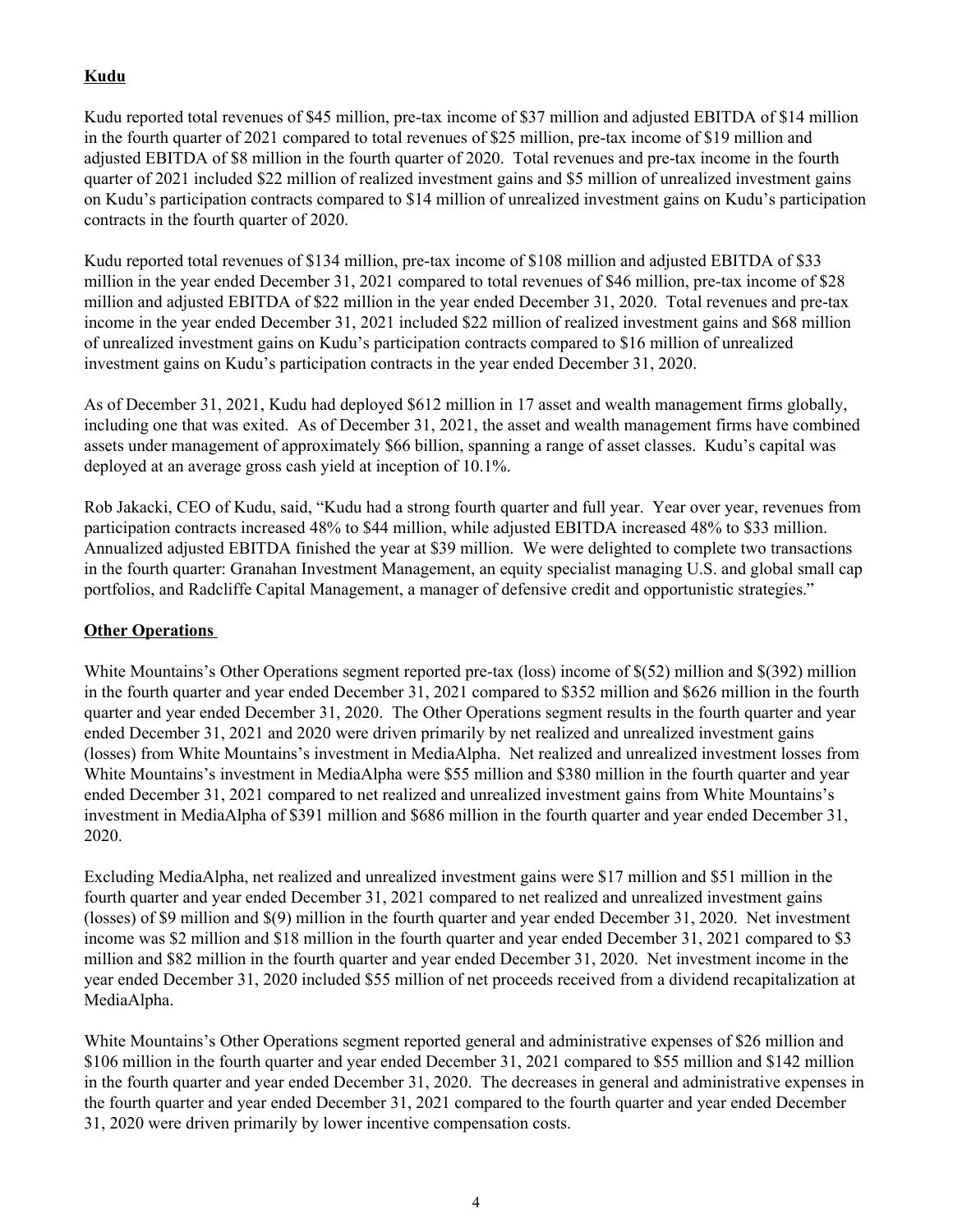### **Share Repurchases**

In the fourth quarter of 2021, White Mountains repurchased and retired 11,999 of its common shares for \$13 million at an average share price of \$1,072.72, or 90% of White Mountains's December 31, 2021 adjusted book value per share. In the year ended December 31, 2021, White Mountains repurchased and retired 98,511 of its common shares for \$108 million at an average share price of \$1,091.29, or 92% of White Mountains's December 31, 2021 adjusted book value per share.

In the year ended December 31, 2020, White Mountains repurchased and retired 99,087 of its common shares for \$85 million at an average share price of \$858.81, or 68% of White Mountains's December 31, 2020 adjusted book value per share. White Mountains did not repurchase any of its common shares in the fourth quarter of 2020.

# **Investments**

The total consolidated portfolio return was 0.3% in the fourth quarter of 2021. Excluding MediaAlpha, the total consolidated portfolio return was 1.8% in the fourth quarter of 2021. The total consolidated portfolio return was 14.3% in the fourth quarter of 2020. Excluding MediaAlpha, the total consolidated portfolio return was 1.7% in the fourth quarter of 2020.

The total consolidated portfolio return was -3.4% for the year ended December 31, 2021. Excluding MediaAlpha, the total consolidated portfolio return was 6.4% for the year ended December 31, 2021. The total consolidated portfolio return was 31.9% for the year ended December 31, 2020. Excluding MediaAlpha, the total consolidated portfolio return was 4.6% for the year ended December 31, 2020.

Mark Plourde, Managing Director of White Mountains Advisors, said, "Excluding MediaAlpha, the total portfolio was up 1.8% in the quarter and 6.4% for the year, a solid result in a rising rate environment and driven by strong equity returns. The fixed income portfolio returned -0.3% for the quarter and -0.4% for the year, ahead of the longer duration BBIA Index returns of -0.5% and -1.3%. Excluding MediaAlpha, the equity portfolio returned 5.1% in the quarter and 19.3% for the year, strong absolute returns, but behind the S&P 500 Index returns of 11.0% and 28.7%."

### **Additional Information**

White Mountains is a Bermuda-domiciled financial services holding company traded on the New York Stock Exchange and the Bermuda Stock Exchange under the symbol WTM. Additional financial information and other items of interest are available at the Company's website located at www.whitemountains.com. White Mountains expects to file its Form 10-Q today with the Securities and Exchange Commission and urges shareholders to refer to that document for more complete information concerning its financial results.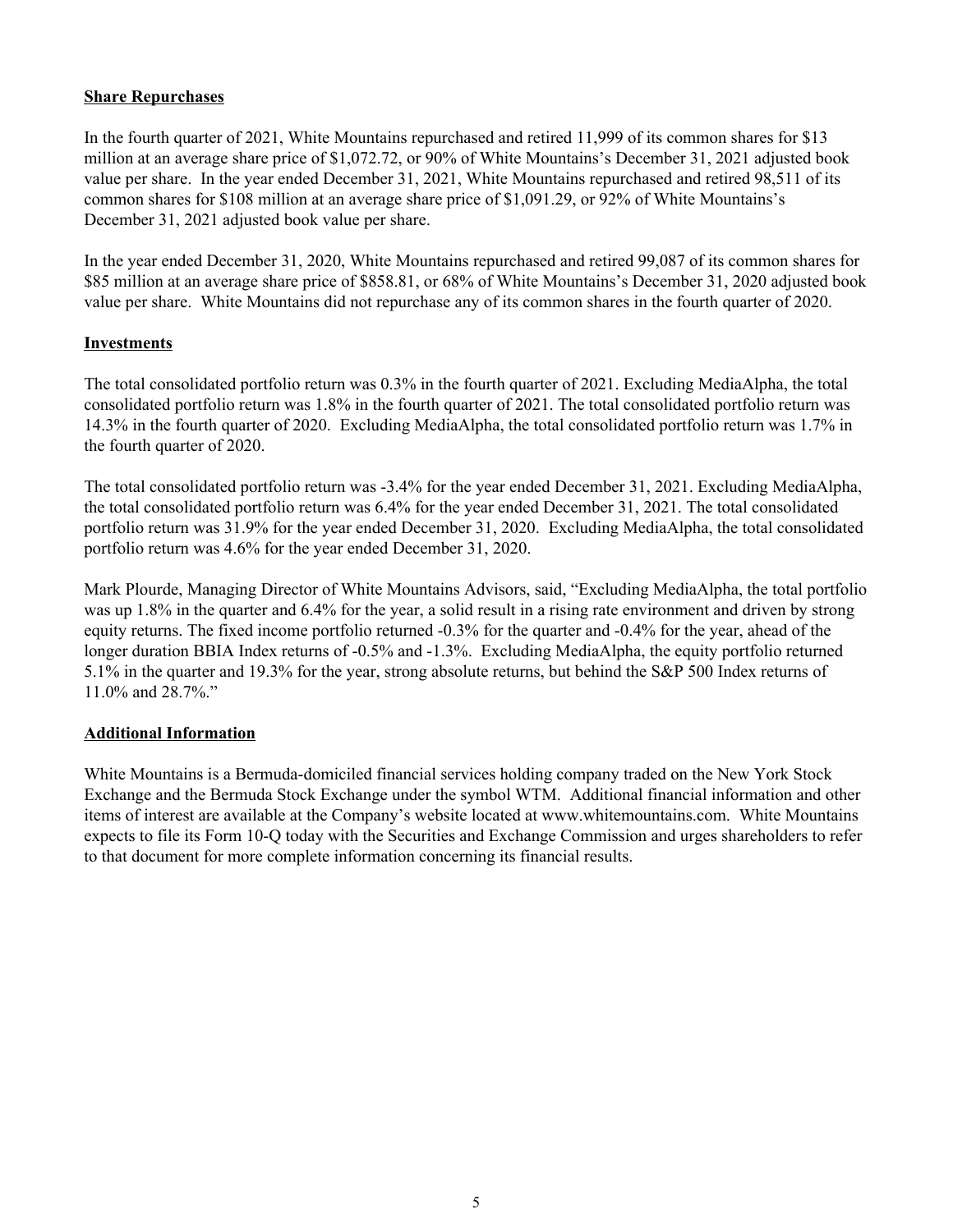### **WHITE MOUNTAINS INSURANCE GROUP, LTD. CONDENSED CONSOLIDATED BALANCE SHEETS (millions) (Unaudited)**

|                                                                    | December 31,<br>2021 |                 | September 30,<br>2021 | December 31,<br>2020 |
|--------------------------------------------------------------------|----------------------|-----------------|-----------------------|----------------------|
| Assets                                                             |                      |                 |                       |                      |
| Financial Guarantee (HG Global/BAM)                                |                      |                 |                       |                      |
| Fixed maturity investments                                         | \$                   | $934.1$ \$      | 898.4                 | \$<br>859.5          |
| Short-term investments                                             |                      | 32.4            | 50.3                  | 60.4                 |
| <b>Total investments</b>                                           |                      | 966.5           | 948.7                 | 919.9                |
| Cash                                                               |                      | 19.8            | 21.8                  | 42.8                 |
| Insurance premiums receivable                                      |                      | 6.9             | 6.9                   | 6.9                  |
| Deferred acquisition costs                                         |                      | 33.1            | 31.7                  | 27.8                 |
| Other assets                                                       |                      | 18.5            | 18.7                  | 20.4                 |
| <b>Total Financial Guarantee assets</b>                            |                      | 1,044.8         | 1,027.8               | 1,017.8              |
| P&C Insurance and Reinsurance (Ark)                                |                      |                 |                       |                      |
| Fixed maturity investments                                         |                      | 688.6           | 618.1                 |                      |
| Common equity securities                                           |                      | 251.1           | 159.6                 |                      |
| Short-term investments                                             |                      | 296.2           | 396.5                 |                      |
| Other long-term investments                                        |                      | 326.2           | 320.6                 |                      |
| Total investments                                                  |                      | 1,562.1         | 1.494.8               |                      |
| Cash                                                               |                      | 67.8            | 116.5                 |                      |
| Reinsurance recoverables                                           |                      | 448.4           | 465.6                 |                      |
| Insurance premiums receivable                                      |                      | 416.0           | 482.3                 |                      |
| Ceded unearned premiums                                            |                      | 67.1            | 92.1                  |                      |
| Deferred acquisition costs and value of in-force business acquired |                      | 108.2           | 127.8                 |                      |
| Goodwill and other intangible assets                               |                      | 292.5           | 292.5                 |                      |
| Other assets                                                       |                      | 64.9            | 61.3                  |                      |
| Total P&C Insurance and Reinsurance assets                         |                      | 3,027.0         | 3,132.9               |                      |
| <b>Specialty Insurance Distribution (NSM)</b>                      |                      |                 |                       |                      |
| Cash (restricted \$89.2, \$92.2 and \$78.4)                        |                      | 111.5           | 126.5                 | 126.5                |
| Premium and commission receivable                                  |                      | 85.0            | 78.8                  | 76.7                 |
| Goodwill and other intangible assets                               |                      | 725.4           | 734.8                 | 736.8                |
| Other assets                                                       |                      | 55.4            | 56.4                  | 59.6                 |
| Total Specialty Insurance Distribution assets                      |                      | 977.3           | 996.5                 | 999.6                |
| Asset Management (Kudu)                                            |                      |                 |                       |                      |
| Other long-term investments                                        |                      | 669.5           | 604.7                 | 400.6                |
| Cash (restricted \$4.5, \$4.5, \$0.0)                              |                      | 21.4            | 14.8                  | 7.8                  |
| Accrued investment income                                          |                      | 16.9            | 9.0                   | 9.8                  |
| Goodwill and other intangible assets                               |                      | 8.9             | 9.0                   | 9.2                  |
| Other assets                                                       |                      | 10.4            | 8.5                   | 2.8                  |
| <b>Total Asset Management assets</b>                               |                      | 727.1           | 646.0                 | 430.2                |
| <b>Other Operations</b>                                            |                      |                 |                       |                      |
| Fixed maturity investments                                         |                      | 286.2           | 316.4                 | 347.7                |
| Short-term investments                                             |                      | 137.3           | 162.6                 | 82.4                 |
| Investment in MediaAlpha                                           |                      | 261.6           | 316.4                 | 802.2                |
| Other long-term investments                                        |                      | 382.1           | 360.2                 | 386.2                |
| Total investments                                                  |                      | 1,067.2         | 1,155.6               | 1,618.5              |
| Cash                                                               |                      | 38.8            | 31.1                  | 34.1                 |
|                                                                    |                      |                 |                       | 646.3                |
| Cash pre-funded/placed in escrow for Ark transaction               |                      | 39.1            | 48.7                  | 36.4                 |
| Goodwill and other intangible assets<br>Other assets               |                      | 63.3            | 75.0                  | 46.2                 |
|                                                                    |                      |                 |                       |                      |
| Assets held for sale                                               |                      | 16.1<br>1,224.5 |                       | 2.3                  |
| <b>Total Other Operations assets</b>                               |                      |                 | 1,310.4               | 2,383.8              |
| <b>Total assets</b>                                                |                      | 7,000.7         | \$<br>7,113.6         | \$<br>4,831.4        |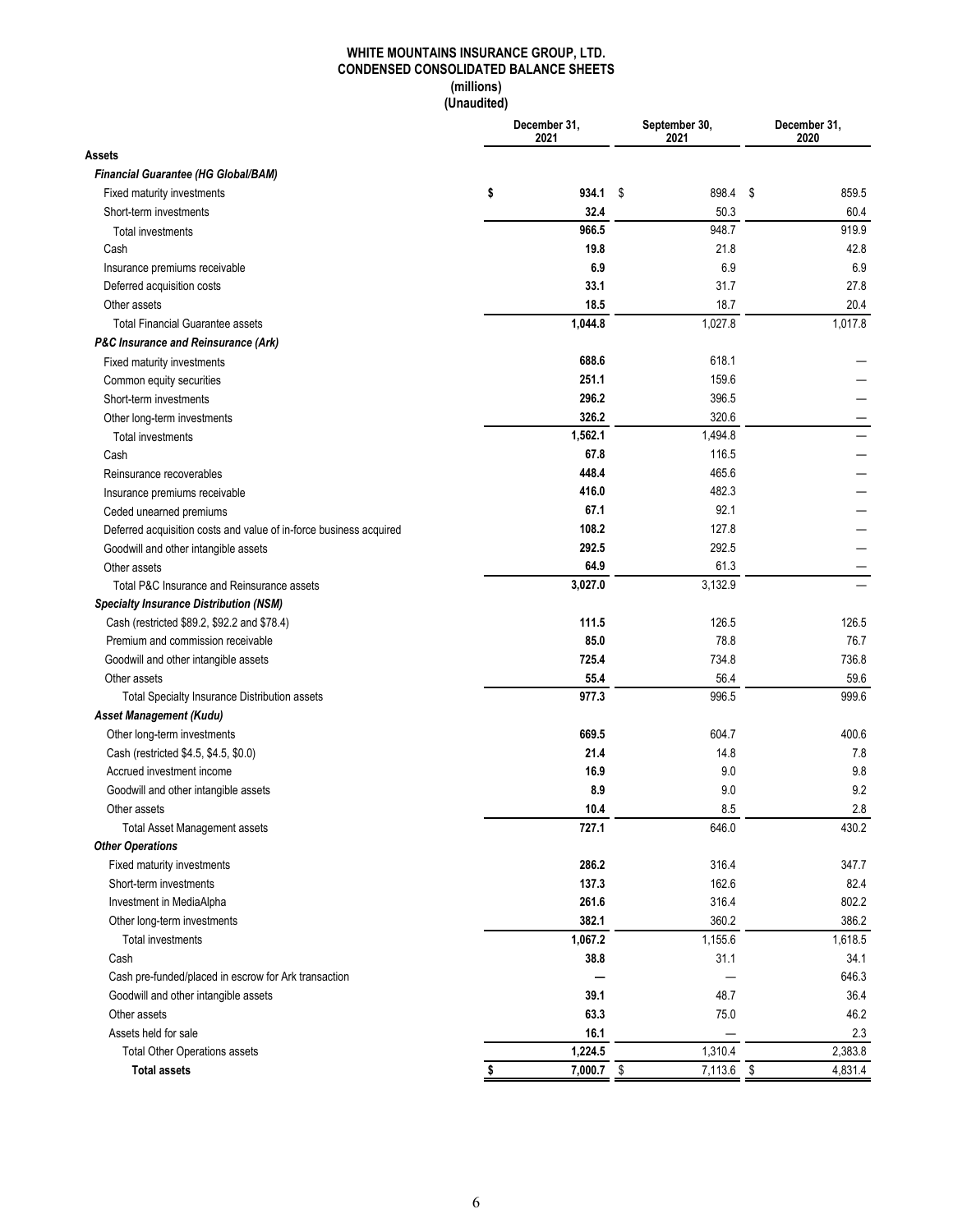### **WHITE MOUNTAINS INSURANCE GROUP, LTD. CONDENSED CONSOLIDATED BALANCE SHEETS (CONTINUED) (millions)**

**(Unaudited)**

|                                                                                           |    | December 31,<br>2021 | September 30,<br>2021 | December 31,<br>2020 |         |  |
|-------------------------------------------------------------------------------------------|----|----------------------|-----------------------|----------------------|---------|--|
| <b>Liabilities</b>                                                                        |    |                      |                       |                      |         |  |
| Financial Guarantee (HG Global/BAM)                                                       |    |                      |                       |                      |         |  |
| Unearned insurance premiums                                                               | \$ | 266.3                | \$<br>257.0           | \$                   | 237.5   |  |
| Accrued incentive compensation                                                            |    | 24.7                 | 21.0                  |                      | 25.7    |  |
| Other liabilities                                                                         |    | 30.9                 | 32.5                  |                      | 28.3    |  |
| <b>Total Financial Guarantee liabilities</b>                                              |    | 321.9                | 310.5                 |                      | 291.5   |  |
| <b>P&amp;C Insurance and Reinsurance (Ark)</b>                                            |    |                      |                       |                      |         |  |
| Loss and loss adjustment expense reserves                                                 |    | 894.7                | 890.9                 |                      |         |  |
| Unearned insurance premiums                                                               |    | 495.9                | 596.6                 |                      |         |  |
| Debt                                                                                      |    | 185.9                | 200.7                 |                      |         |  |
| Reinsurance payable                                                                       |    | 424.1                | 481.4                 |                      |         |  |
| Contingent consideration                                                                  |    | 28.0                 | 24.0                  |                      |         |  |
| Other liabilities                                                                         |    | 93.8                 | 87.4                  |                      |         |  |
| Total P&C Insurance and Reinsurance liabilities                                           |    | 2,122.4              | 2,281.0               |                      |         |  |
| <b>Specialty Insurance Distribution (NSM)</b>                                             |    |                      |                       |                      |         |  |
| Debt                                                                                      |    | 272.1                | 295.0                 |                      | 272.6   |  |
| Premiums payable                                                                          |    | 135.9                | 132.5                 |                      | 113.4   |  |
| Contingent consideration                                                                  |    | 6.8                  | 6.7                   |                      | 14.6    |  |
| Other liabilities                                                                         |    | 80.5                 | 84.2                  |                      | 91.2    |  |
| <b>Total Specialty Insurance Distribution liabilities</b>                                 |    | 495.3                | 518.4                 |                      | 491.8   |  |
| Asset Management (Kudu)                                                                   |    |                      |                       |                      |         |  |
| Debt                                                                                      |    | 218.2                | 195.6                 |                      | 86.3    |  |
| Other liabilities                                                                         |    | 42.8                 | 40.2                  |                      | 10.0    |  |
| <b>Total Asset Management liabilities</b>                                                 |    | 261.0                | 235.8                 |                      | 96.3    |  |
| <b>Other Operations</b>                                                                   |    |                      |                       |                      |         |  |
| Debt                                                                                      |    | 16.8                 | 19.1                  |                      | 17.5    |  |
| Accrued incentive compensation                                                            |    | 48.5                 | 44.7                  |                      | 70.1    |  |
| Other liabilities                                                                         |    | 30.1                 | 49.8                  |                      | 46.3    |  |
| <b>Total Other Operations liabilities</b>                                                 |    | 95.4                 | 113.6                 |                      | 133.9   |  |
| <b>Total liabilities</b>                                                                  |    | 3,296.0              | 3,459.3               |                      | 1,013.5 |  |
| Equity                                                                                    |    |                      |                       |                      |         |  |
| White Mountains's common shareholder's equity                                             |    |                      |                       |                      |         |  |
| White Mountains's common shares and paid-in surplus                                       |    | 588.9                | 586.2                 |                      | 595.2   |  |
| Retained earnings                                                                         |    | 2,957.5              | 2,935.3               |                      | 3,311.2 |  |
| Accumulated other comprehensive income (loss), after tax:                                 |    |                      |                       |                      |         |  |
| Net unrealized gains (losses) from foreign currency translation and<br>interest rate swap |    | 1.7                  | .2                    |                      | (.4)    |  |
| Total White Mountains's common shareholders' equity                                       |    | 3,548.1              | 3,521.7               |                      | 3,906.0 |  |
| Non-controlling interests                                                                 |    | 156.6                | 132.6                 |                      | (88.1)  |  |
| <b>Total equity</b>                                                                       |    | 3,704.7              | 3,654.3               |                      | 3,817.9 |  |
| <b>Total liabilities and equity</b>                                                       | \$ | 7,000.7              | \$<br>7,113.6         | -\$                  | 4,831.4 |  |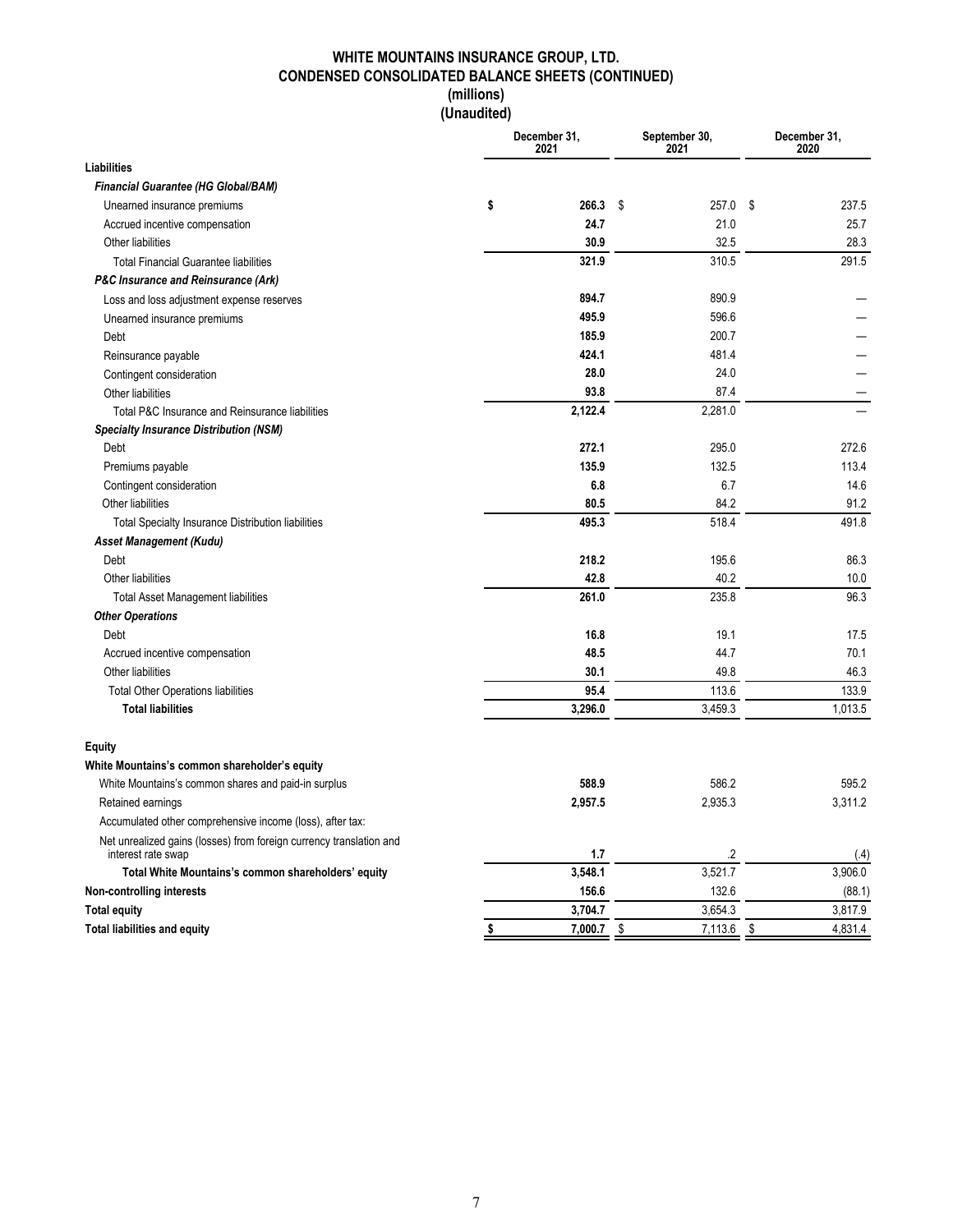### **WHITE MOUNTAINS INSURANCE GROUP, LTD. BOOK VALUE AND ADJUSTED BOOK VALUE PER SHARE (Unaudited)**

|                                                                                          | December 31.<br>2021 |          |                | September 30,<br>2021 |     | December 31.<br>2020 |    | September 30,<br>2020 |
|------------------------------------------------------------------------------------------|----------------------|----------|----------------|-----------------------|-----|----------------------|----|-----------------------|
| Book value per share numerators (in millions):                                           |                      |          |                |                       |     |                      |    |                       |
| White Mountains's common shareholders' equity -<br>GAAP book value per share numerator   | \$                   | 3,548.1  | \$             | 3,521.7               | S   | 3.906.0              | \$ | 3,407.7               |
| Time value of money discount on expected future payments on the<br>BAM Surplus Notes (1) |                      | (125.9)  |                | (128.0)               |     | (142.5)              |    | (144.3)               |
| HG Global's unearned premium reserve (1)                                                 |                      | 214.6    |                | 206.8                 |     | 190.0                |    | 181.0                 |
| HG Global's net deferred acquisition costs (1)                                           |                      | (60.8)   |                | (58.1)                |     | (52.4)               |    | (49.5)                |
| Adjusted book value per share numerator                                                  |                      | 3,576.0  |                | 3,542.4               |     | 3,901.1              | S  | 3,394.9               |
| Book value per share denominators (in thousands of shares):                              |                      |          |                |                       |     |                      |    |                       |
| Common shares outstanding - GAAP book value per share denominator                        |                      | 3,017.8  |                | 3,029.6               |     | 3,102.0              |    | 3,102.0               |
| Unearned restricted common shares                                                        |                      | (13.7)   |                | (17.0)                |     | (14.8)               |    | (19.3)                |
| Adjusted book value per share denominator                                                |                      | 3,004.1  |                | 3,012.6               |     | 3.087.2              |    | 3,082.7               |
| <b>GAAP</b> book value per share                                                         | 1,175.73             |          | \$             | 1.162.44              | \$. | 1,259.18             | \$ | 1,098.56              |
| Adjusted book value per share                                                            |                      | 1,190.39 | \$<br>1.175.86 |                       |     | 1.263.64             | \$ | 1.101.28              |

 $(1)$  Amount reflects White Mountains's preferred share ownership in HG Global of 96.9%.

|                                                                                  | December 31.<br>2021 | September 30,<br>2021 |  | December 31.<br>2020 |   | September 30,<br>2020 |
|----------------------------------------------------------------------------------|----------------------|-----------------------|--|----------------------|---|-----------------------|
| Quarter-to-date change in GAAP book value per share,<br>including dividends:     | 1.1%                 | $(9.1)\%$             |  | 14.6 %               |   | $7.6\%$               |
| Quarter-to-date change in adjusted book value per share.<br>including dividends: | 1.2%                 | $(9.0)\%$             |  | 14.7 %               |   | 7.8%                  |
| Year-to-date change in GAAP book value per share,<br>including dividends:        | (6.5)%               | (7.6)%                |  | 23.1 %               |   | 7.4%                  |
| Year-to-date change in adjusted book value per share,<br>including dividends:    | (5.7)%               | (6.9)%                |  | 24.2 %               |   | 8.2%                  |
| Year-to-date dividends per share                                                 | 1.00                 | \$<br>0.00            |  | 0.00                 | S | 1.00                  |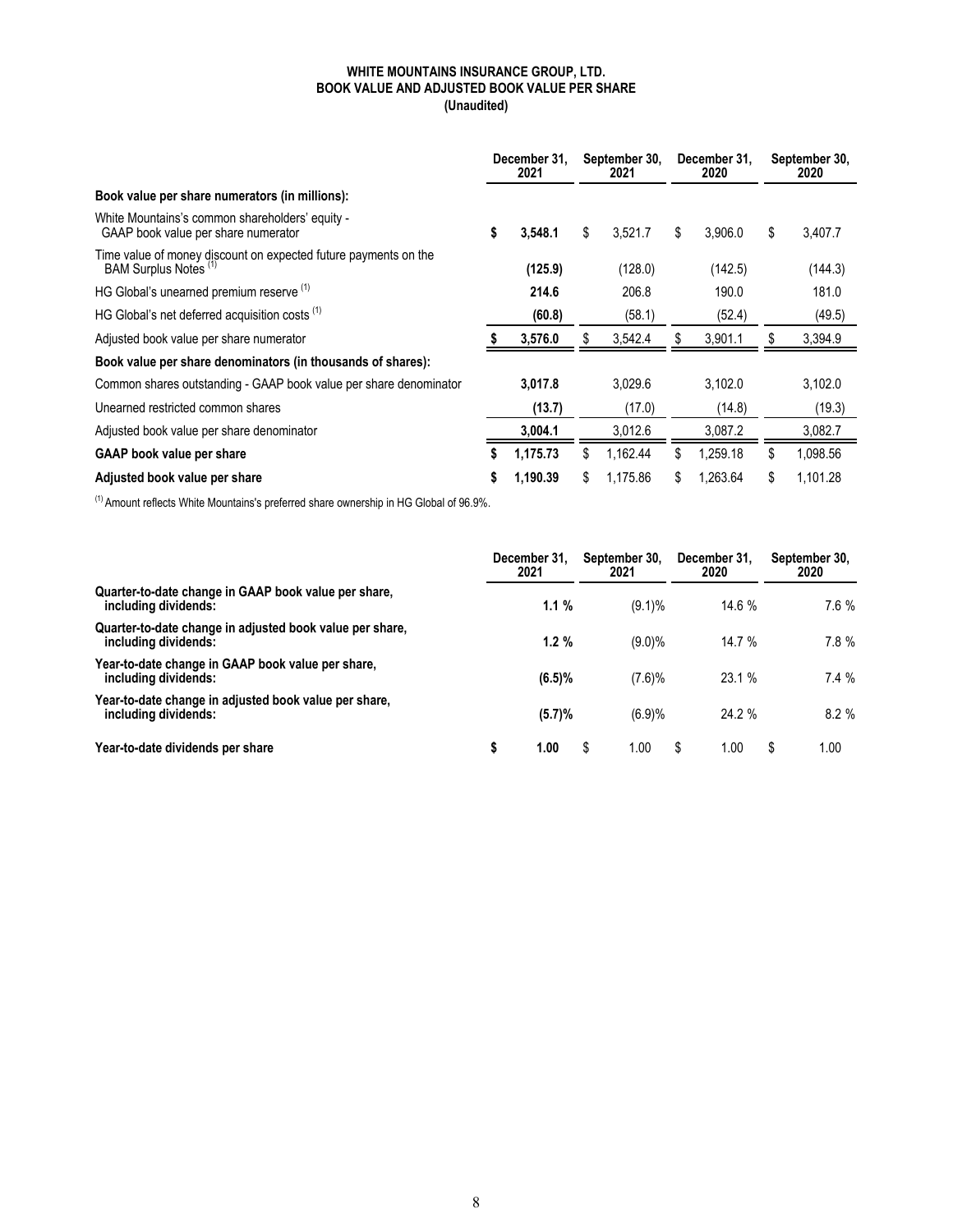### **WHITE MOUNTAINS INSURANCE GROUP, LTD. GOODWILL AND OTHER INTANGIBLE ASSETS (Unaudited)**

|                                                                                                   |    | December 31,<br>2021 |    | September 30,<br>2021 | December 31,<br>2020 | September 30, |        |     |
|---------------------------------------------------------------------------------------------------|----|----------------------|----|-----------------------|----------------------|---------------|--------|-----|
| Summary of goodwill and other intangible assets (in millions):                                    |    |                      |    |                       |                      |               |        |     |
| Goodwill:                                                                                         |    |                      |    |                       |                      |               |        |     |
| Ark                                                                                               | \$ | 116.8                | S  | 116.8                 | \$                   | \$            |        |     |
| <b>NSM</b>                                                                                        |    | 503.2                |    | $529.6$ (1)           | 506.4                |               | 511.8  | (2) |
| Kudu                                                                                              |    | 7.6                  |    | 7.6                   | 7.6                  |               | 7.6    |     |
| <b>Other Operations</b>                                                                           |    | 17.9                 |    | 17.4                  | 11.5                 |               | 20.7   | (2) |
| Total goodwill                                                                                    |    | 645.5                |    | 671.4                 | 525.5                |               | 540.1  |     |
| Other intangible assets:                                                                          |    |                      |    |                       |                      |               |        |     |
| Ark                                                                                               |    | 175.7                |    | 175.7                 |                      |               |        |     |
| <b>NSM</b>                                                                                        |    | 222.2                |    | 205.2                 | 230.4                |               | 218.5  |     |
| Kudu                                                                                              |    | 1.3                  |    | 1.4                   | 1.6                  |               | 1.7    |     |
| <b>Other Operations</b>                                                                           |    | 21.2                 |    | 31.3                  | 24.9                 |               | 16.0   |     |
| Total other intangible assets                                                                     |    | 420.4                |    | 413.6                 | 256.9                |               | 236.2  |     |
| Total goodwill and other intangible assets                                                        |    | 1,065.9              |    | 1,085.0               | 782.4                |               | 776.3  |     |
| Goodwill and other intangible assets attributed to<br>non-controlling interests                   |    | (117.6)              |    | (118.0)               | (28.1)               |               | (27.1) |     |
| Goodwill and other intangible assets included in<br>White Mountains's common shareholders' equity | \$ | 948.3                | \$ | 967.0                 | \$<br>754.3          | \$            | 749.2  |     |

<sup>(1)</sup> The relative fair values of goodwill and of other intangible assets recognized in connection with the acquisition of JC Taylor had not yet been finalized at September 30, 2021.  $^{(2)}$  The relative fair values of goodwill and of other intangible assets recognized in connection with the acquisition of Kingsbridge and an acquisition within Other Operations had not yet been finalized at September 30, 2020.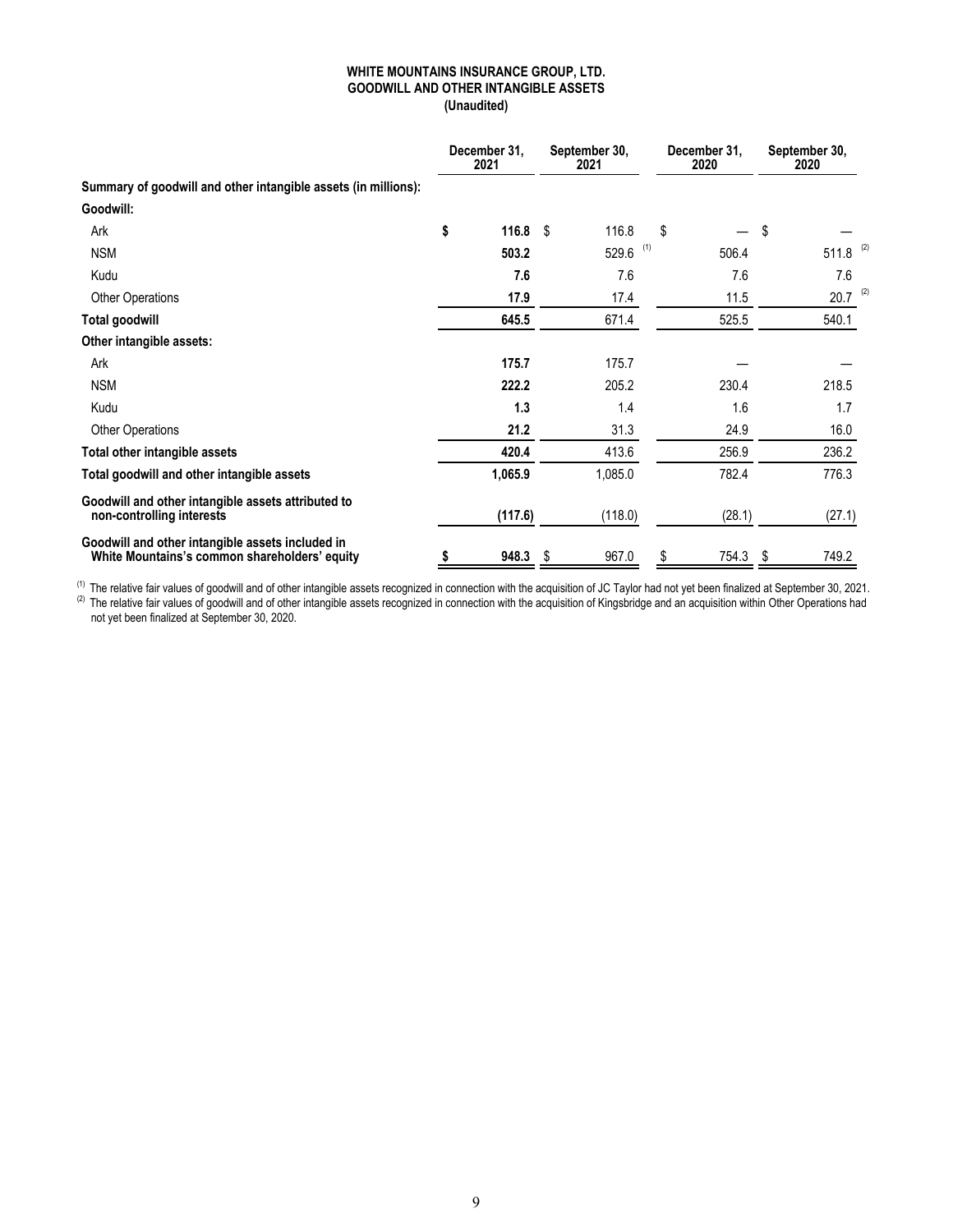### **WHITE MOUNTAINS INSURANCE GROUP, LTD. CONDENSED CONSOLIDATED STATEMENTS OF OPERATIONS (millions)**

**(Unaudited)**

|                                                                                        |             | Three Months Ended December 31, |    | Twelve Months Ended December 31, |              |         |
|----------------------------------------------------------------------------------------|-------------|---------------------------------|----|----------------------------------|--------------|---------|
|                                                                                        | 2021        | 2020                            |    | 2021                             |              | 2020    |
| Revenues:                                                                              |             |                                 |    |                                  |              |         |
| <b>Financial Guarantee (HG Global/BAM)</b>                                             |             |                                 |    |                                  |              |         |
| Earned insurance premiums                                                              | \$<br>7.3   | \$<br>5.6                       | \$ | 26.9                             | $\mathbb{S}$ | 22.8    |
| Net investment income                                                                  | 4.3         | 4.4                             |    | 17.5                             |              | 19.5    |
| Net realized and unrealized investment gains (losses)                                  | (7.3)       |                                 |    | (22.9)                           |              | 23.7    |
| Other revenues                                                                         | ${\bf .6}$  | .4                              |    | 1.5                              |              | 2.5     |
| <b>Total Financial Guarantee revenues</b>                                              | 4.9         | 10.4                            |    | 23.0                             |              | 68.5    |
| <b>P&amp;C Insurance and Reinsurance (Ark)</b>                                         |             |                                 |    |                                  |              |         |
| Earned insurance premiums                                                              | 201.5       |                                 |    | 637.3                            |              |         |
| Net investment income                                                                  | 1.1         |                                 |    | 2.9                              |              |         |
| Net realized and unrealized investment gains (losses)                                  | 6.2         |                                 |    | 16.5                             |              |         |
| Other revenues                                                                         | 2.4         |                                 |    | 11.8                             |              |         |
| Total P&C Insurance and Reinsurance revenues                                           | 211.2       |                                 |    | 668.5                            |              |         |
| <b>Specialty Insurance Distribution (NSM)</b>                                          |             |                                 |    |                                  |              |         |
| Commission revenues                                                                    | 63.4        | 58.3                            |    | 258.0                            |              | 232.5   |
| Other revenues                                                                         | 25.6        | 15.0                            |    | 72.4                             |              | 52.6    |
| <b>Total Specialty Insurance Distribution revenues</b>                                 | 89.0        | 73.3                            |    | 330.4                            |              | 285.1   |
| <b>Asset Management (Kudu)</b>                                                         |             |                                 |    |                                  |              |         |
| Net investment income                                                                  | 17.8        | 10.2                            |    | 43.9                             |              | 29.5    |
| Net realized and unrealized investment gains (losses)                                  | 27.4        | 14.4                            |    | 89.9                             |              | 15.9    |
| Other revenues                                                                         |             | $\cdot$ 1                       |    | $\cdot$                          |              | .3      |
| <b>Total Asset Management revenues</b>                                                 | 45.2        | 24.7                            |    | 134.0                            |              | 45.7    |
| <b>Other Operations</b>                                                                |             |                                 |    |                                  |              |         |
| Net investment income                                                                  | 2.1         | 2.7                             |    | 18.2                             |              | 82.0    |
| Net realized and unrealized investment gains (losses)                                  | 16.7        | 8.6                             |    | 50.7                             |              | (8.8)   |
| Net realized and unrealized investment gains (losses) from<br>investment in MediaAlpha | (54.8)      | 391.0                           |    | (380.3)                          |              | 686.0   |
| Commission revenues                                                                    | 2.6         | 2.2                             |    | 9.6                              |              | 8.3     |
| Other revenues                                                                         | 33.1        | 7.9                             |    | 90.7                             |              | 13.9    |
| <b>Total Other Operations revenues</b>                                                 | (.3)        | 412.4                           |    | (211.1)                          |              | 781.4   |
| <b>Total revenues</b>                                                                  | \$<br>350.0 | \$<br>520.8                     | \$ | 944.8                            | \$           | 1,180.7 |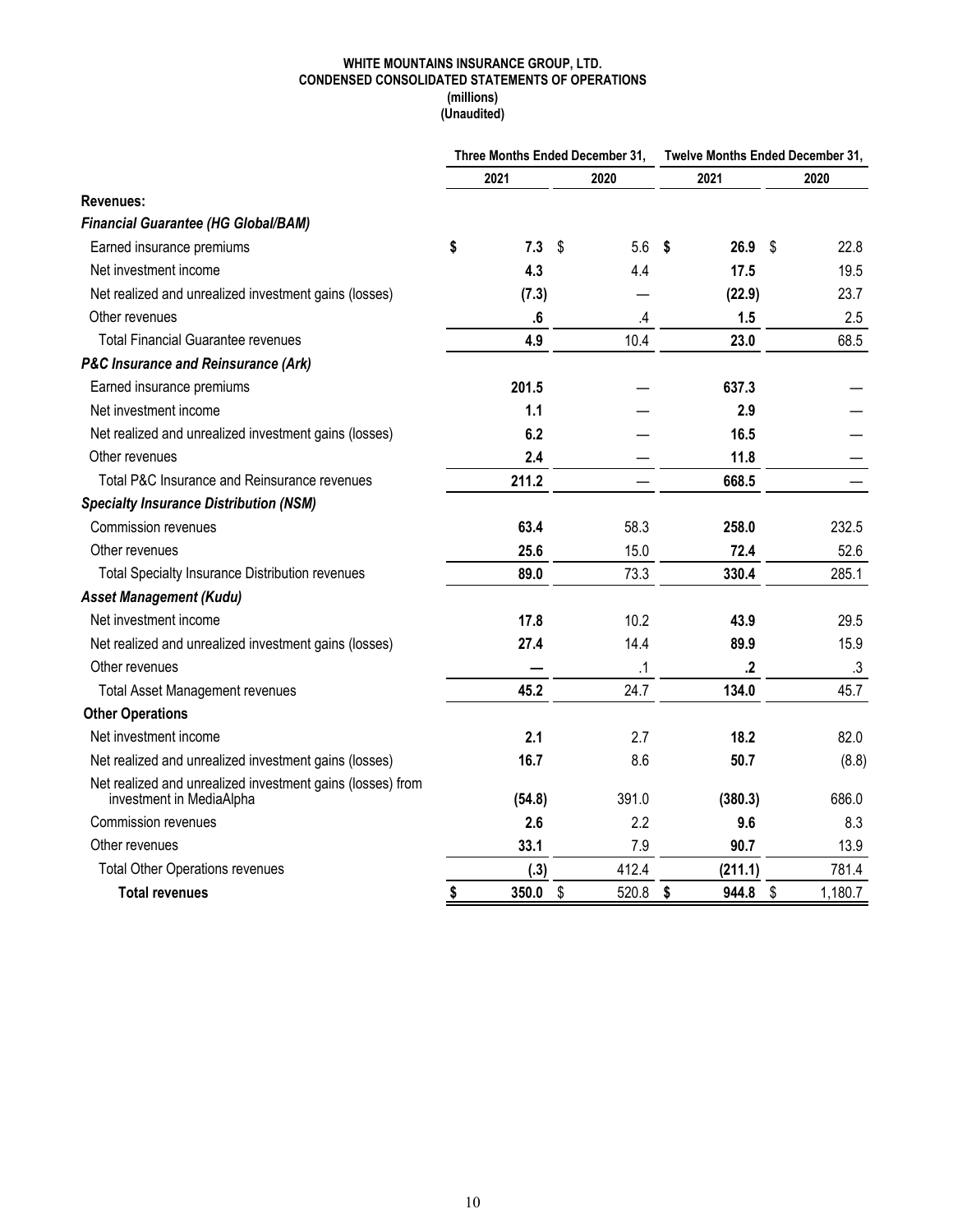#### **WHITE MOUNTAINS INSURANCE GROUP, LTD. CONDENSED CONSOLIDATED STATEMENTS OF OPERATIONS (CONTINUED) (millions)**

 **(Unaudited)**

|                                                                            |            | Three Months Ended December 31, Twelve Months Ended December 31, |      |              |      |           |  |  |
|----------------------------------------------------------------------------|------------|------------------------------------------------------------------|------|--------------|------|-----------|--|--|
|                                                                            | 2021       | 2020                                                             |      | 2021         |      | 2020      |  |  |
| <b>Expenses:</b>                                                           |            |                                                                  |      |              |      |           |  |  |
| <b>Financial Guarantee (HG Global/BAM)</b>                                 |            |                                                                  |      |              |      |           |  |  |
| Insurance acquisition expenses                                             | \$<br>1.8  | 1.6<br>\$                                                        | - \$ | 8.3          | - \$ | 7.0       |  |  |
| General and administrative expenses                                        | 14.4       | 15.4                                                             |      | 57.1         |      | 56.8      |  |  |
| <b>Total Financial Guarantee expenses</b>                                  | 16.2       | 17.0                                                             |      | 65.4         |      | 63.8      |  |  |
| <b>P&amp;C Insurance and Reinsurance (Ark)</b>                             |            |                                                                  |      |              |      |           |  |  |
| Loss and loss adjustment expenses                                          | 67.0       |                                                                  |      | 314.8        |      |           |  |  |
| Insurance and reinsurance acquisition expenses                             | 53.6       |                                                                  |      | 178.0        |      |           |  |  |
| General and administrative expenses                                        | 31.1       |                                                                  |      | 115.5        |      |           |  |  |
| Interest expense                                                           | 2.8        |                                                                  |      | 7.3          |      |           |  |  |
| Total P&C Insurance and Reinsurance expenses                               | 154.5      |                                                                  |      | 615.6        |      |           |  |  |
| <b>Specialty Insurance Distribution (NSM)</b>                              |            |                                                                  |      |              |      |           |  |  |
| General and administrative expenses                                        | 48.0       | 45.9                                                             |      | 190.1        |      | 176.9     |  |  |
| Broker commission expenses                                                 | 19.3       | 18.9                                                             |      | 80.2         |      | 75.3      |  |  |
| Change in fair value of contingent consideration                           | $\cdot$    | (1.7)                                                            |      | 1.0          |      | (3.3)     |  |  |
| Amortization of other intangible assets                                    | 10.2       | 10.5                                                             |      | 35.2         |      | 26.7      |  |  |
| Loss on assets held for sale                                               |            |                                                                  |      | 28.7         |      |           |  |  |
| Interest expense                                                           | 5.6        | 6.0                                                              |      | 23.3         |      | 22.1      |  |  |
| <b>Total Specialty Insurance Distribution expenses</b>                     | 83.3       | 79.6                                                             |      | 358.5        |      | 297.7     |  |  |
| <b>Asset Management (Kudu)</b>                                             |            |                                                                  |      |              |      |           |  |  |
| General and administrative expenses                                        | 5.5        | 4.3                                                              |      | 14.5         |      | 11.8      |  |  |
| Amortization of other intangible assets                                    | .1         |                                                                  |      | .3           |      | $\cdot$ 3 |  |  |
| Interest expense                                                           | 2.5        | 1.7                                                              |      | 11.7         |      | 6.0       |  |  |
| <b>Total Asset Management expenses</b>                                     | 8.1        | 6.0                                                              |      | 26.5         |      | 18.1      |  |  |
| <b>Other Operations</b>                                                    |            |                                                                  |      |              |      |           |  |  |
| Cost of sales                                                              | 23.4       | 4.8                                                              |      | 69.3         |      | 11.3      |  |  |
| General and administrative expenses                                        | 26.0       | 54.8                                                             |      | 105.7        |      | 141.9     |  |  |
| Amortization of other intangible assets                                    | 1.4        | .7                                                               |      | 4.3          |      | 1.3       |  |  |
| Interest expense                                                           | 4.         | .6                                                               |      | 1.5          |      | 1.4       |  |  |
| <b>Total Other Operations expenses</b>                                     | 51.2       | 60.9                                                             |      | 180.8        |      | 155.9     |  |  |
| <b>Total expenses</b>                                                      | 313.3      | 163.5                                                            |      | 1,246.8      |      | 535.5     |  |  |
| Pre-tax income (loss) from continuing operations                           | 36.7       | 357.3                                                            |      | (302.0)      |      | 645.2     |  |  |
| Income tax (expense) benefit                                               | 3.3        | 117.6                                                            |      | (38.6)       |      | 20.5      |  |  |
| Net income (loss) from continuing operations                               | 40.0       | 474.9                                                            |      | (340.6)      |      | 665.7     |  |  |
| Net gain (losses) from sale of discontinued operations, net of tax         |            | (1.5)                                                            |      | 18.7         |      | (2.3)     |  |  |
| Net income (loss)                                                          | 40.0       | 473.4                                                            |      | (321.9)      |      | 663.4     |  |  |
| Net income (loss) attributable to non-controlling interests                | (7.2)      | 15.8                                                             |      | 46.5         |      | 45.3      |  |  |
| Net income (loss) attributable to White Mountains's<br>common shareholders | \$<br>32.8 | 489.2 \$<br>-\$                                                  |      | $(275.4)$ \$ |      | 708.7     |  |  |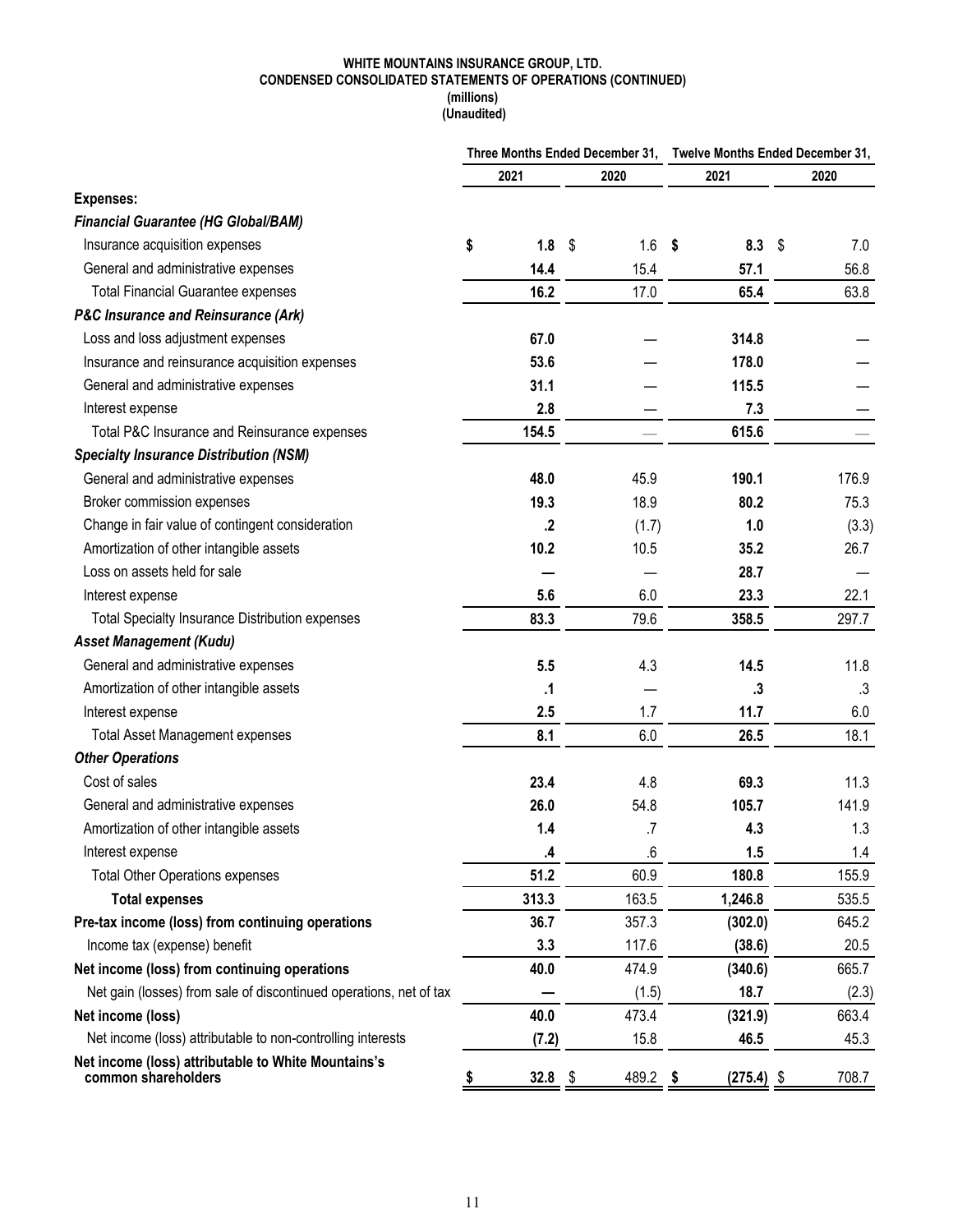#### **WHITE MOUNTAINS INSURANCE GROUP, LTD. CONDENSED CONSOLIDATED STATEMENTS OF COMPREHENSIVE INCOME (millions) (Unaudited)**

|                                                                                      |   | <b>Three Months Ended</b><br>December 31. |       |  | Twelve Months Ended<br>December 31. |  |       |
|--------------------------------------------------------------------------------------|---|-------------------------------------------|-------|--|-------------------------------------|--|-------|
|                                                                                      |   | 2021                                      | 2020  |  | 2021                                |  | 2020  |
| Net income (loss) attributable to White Mountains's<br>common shareholders           | S | 32.8                                      | 489.2 |  | $(275.4)$ \$                        |  | 708.7 |
| Other comprehensive income (loss), net of tax                                        |   | 1.3                                       | 6.3   |  | 1.9                                 |  | 7.3   |
| <b>Comprehensive income (loss)</b>                                                   |   | 34.1                                      | 495.5 |  | (273.5)                             |  | 716.0 |
| Other comprehensive (income) loss attributable to non-controlling interests          |   |                                           | .2)   |  |                                     |  | (.5)  |
| Comprehensive income (loss) attributable to White Mountains's<br>common shareholders |   | 34.3                                      | 495.3 |  | (273.3)                             |  | 715.5 |

### **WHITE MOUNTAINS INSURANCE GROUP, LTD. EARNINGS PER SHARE (Unaudited)**

| Income (loss) per share attributable to White Mountains's common shareholders |    | <b>Three Months Ended</b><br>December 31. |   |        |     | <b>Twelve Months Ended</b><br>December 31. |    |        |  |
|-------------------------------------------------------------------------------|----|-------------------------------------------|---|--------|-----|--------------------------------------------|----|--------|--|
|                                                                               |    | 2021                                      |   | 2020   |     | 2021                                       |    | 2020   |  |
| Basic earnings (loss) per share                                               |    |                                           |   |        |     |                                            |    |        |  |
| Continuing operations                                                         | \$ | 10.87                                     | S | 158.19 | 5   | $(95.53)$ \$                               |    | 227.72 |  |
| Discontinued operations                                                       |    |                                           |   | .49)   |     | 6.07                                       |    | (.75)  |  |
| Total consolidated operations                                                 |    | 10.87                                     | S | 157.70 |     | $(89.46)$ \$                               |    | 226.97 |  |
| Diluted earnings (loss) per share                                             |    |                                           |   |        |     |                                            |    |        |  |
| Continuing operations                                                         | \$ | 10.87                                     | S | 158.19 | - S | $(95.53)$ \$                               |    | 227.72 |  |
| Discontinued operations                                                       |    |                                           |   | .49)   |     | 6.07                                       |    | (.75)  |  |
| Total consolidated operations                                                 |    | 10.87                                     | S | 157.70 |     | $(89.46)$ \$                               |    | 226.97 |  |
| Dividends declared per White Mountains's common share                         |    |                                           |   |        |     | 1.00                                       | \$ | 1.00   |  |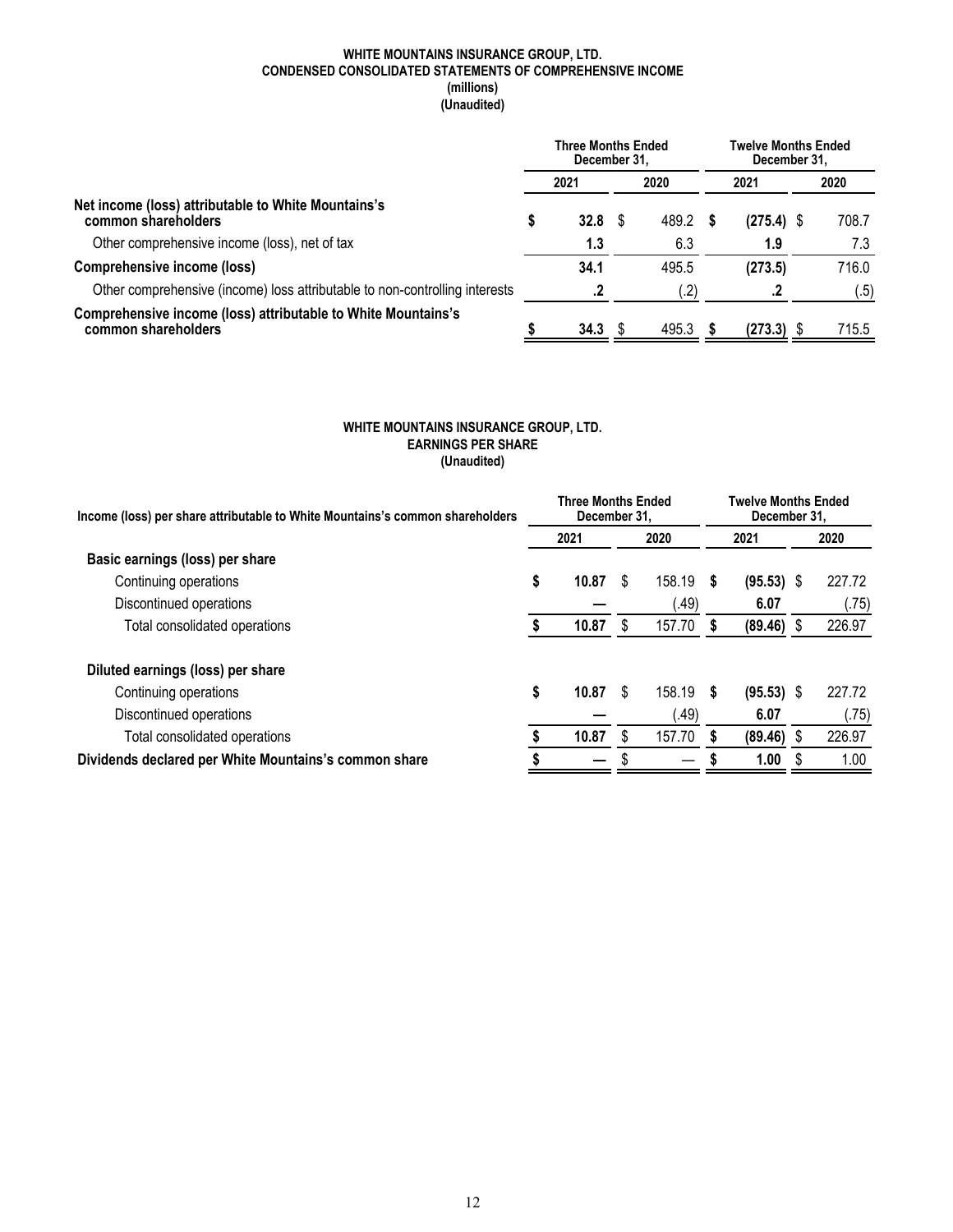#### **WHITE MOUNTAINS INSURANCE GROUP, LTD. QTD SEGMENT STATEMENTS OF PRE-TAX INCOME (LOSS) (millions) (Unaudited)**

| For the Three Months Ended December 31, 2021                                           |    | <b>HG Global/BAM</b> |               |            |    |            |    |      |    |               |            |                                   |              |
|----------------------------------------------------------------------------------------|----|----------------------|---------------|------------|----|------------|----|------|----|---------------|------------|-----------------------------------|--------------|
|                                                                                        |    | HG<br>Global         | <b>BAM</b>    | Ark        |    | <b>NSM</b> |    |      |    | Kudu          |            | <b>Other</b><br><b>Operations</b> | <b>Total</b> |
| Revenues:                                                                              |    |                      |               |            |    |            |    |      |    |               |            |                                   |              |
| Earned insurance premiums                                                              | \$ | 6.1                  | \$<br>1.2     | \$201.5    | \$ |            | \$ |      | \$ |               | 208.8      |                                   |              |
| Net investment income                                                                  |    | 1.8                  | 2.5           | 1.1        |    |            |    | 17.8 |    | 2.1           | 25.3       |                                   |              |
| Net investment income (expense) -<br><b>BAM</b> surplus note interest                  |    | 2.9                  | (2.9)         |            |    |            |    |      |    |               |            |                                   |              |
| Net realized and unrealized investment gains (losses)                                  |    | (4.2)                | (3.1)         | 6.2        |    |            |    | 27.4 |    | 16.7          | 43.0       |                                   |              |
| Net realized and unrealized investment gains (losses)<br>from investment in MediaAlpha |    |                      |               |            |    |            |    |      |    | (54.8)        | (54.8)     |                                   |              |
| Commission revenues                                                                    |    |                      |               |            |    | 63.4       |    |      |    | 2.6           | 66.0       |                                   |              |
| Other revenues                                                                         |    | $\cdot$              | $\mathcal{A}$ | 2.4        |    | 25.6       |    |      |    | 33.1          | 61.7       |                                   |              |
| Total revenues                                                                         |    | 6.8                  | (1.9)         | 211.2      |    | 89.0       |    | 45.2 |    | (.3)          | 350.0      |                                   |              |
| <b>Expenses:</b>                                                                       |    |                      |               |            |    |            |    |      |    |               |            |                                   |              |
| Loss and loss adjustment expenses                                                      |    |                      |               | 67.0       |    |            |    |      |    |               | 67.0       |                                   |              |
| Insurance acquisition expenses                                                         |    | 1.4                  | $\mathcal{A}$ | 53.6       |    |            |    |      |    |               | 55.4       |                                   |              |
| Cost of sales                                                                          |    |                      |               |            |    |            |    |      |    | 23.4          | 23.4       |                                   |              |
| General and administrative expenses                                                    |    | $\overline{.7}$      | 13.7          | 31.1       |    | 48.0       |    | 5.5  |    | 26.0          | 125.0      |                                   |              |
| Broker commission expenses                                                             |    |                      |               |            |    | 19.3       |    |      |    |               | 19.3       |                                   |              |
| Change in fair value of contingent consideration                                       |    |                      |               |            |    | .2         |    |      |    |               | $\cdot$    |                                   |              |
| Amortization of other intangible assets                                                |    |                      |               |            |    | 10.2       |    | .1   |    | 1.4           | 11.7       |                                   |              |
| Interest expense                                                                       |    |                      |               | 2.8        |    | 5.6        |    | 2.5  |    | $\mathcal{A}$ | 11.3       |                                   |              |
| <b>Total expenses</b>                                                                  |    | 2.1                  | 14.1          | 154.5      |    | 83.3       |    | 8.1  |    | 51.2          | 313.3      |                                   |              |
| Pre-tax income (loss)                                                                  | \$ | 4.7                  | \$<br>(16.0)  | \$<br>56.7 | \$ | 5.7        | \$ | 37.1 | \$ | (51.5)        | \$<br>36.7 |                                   |              |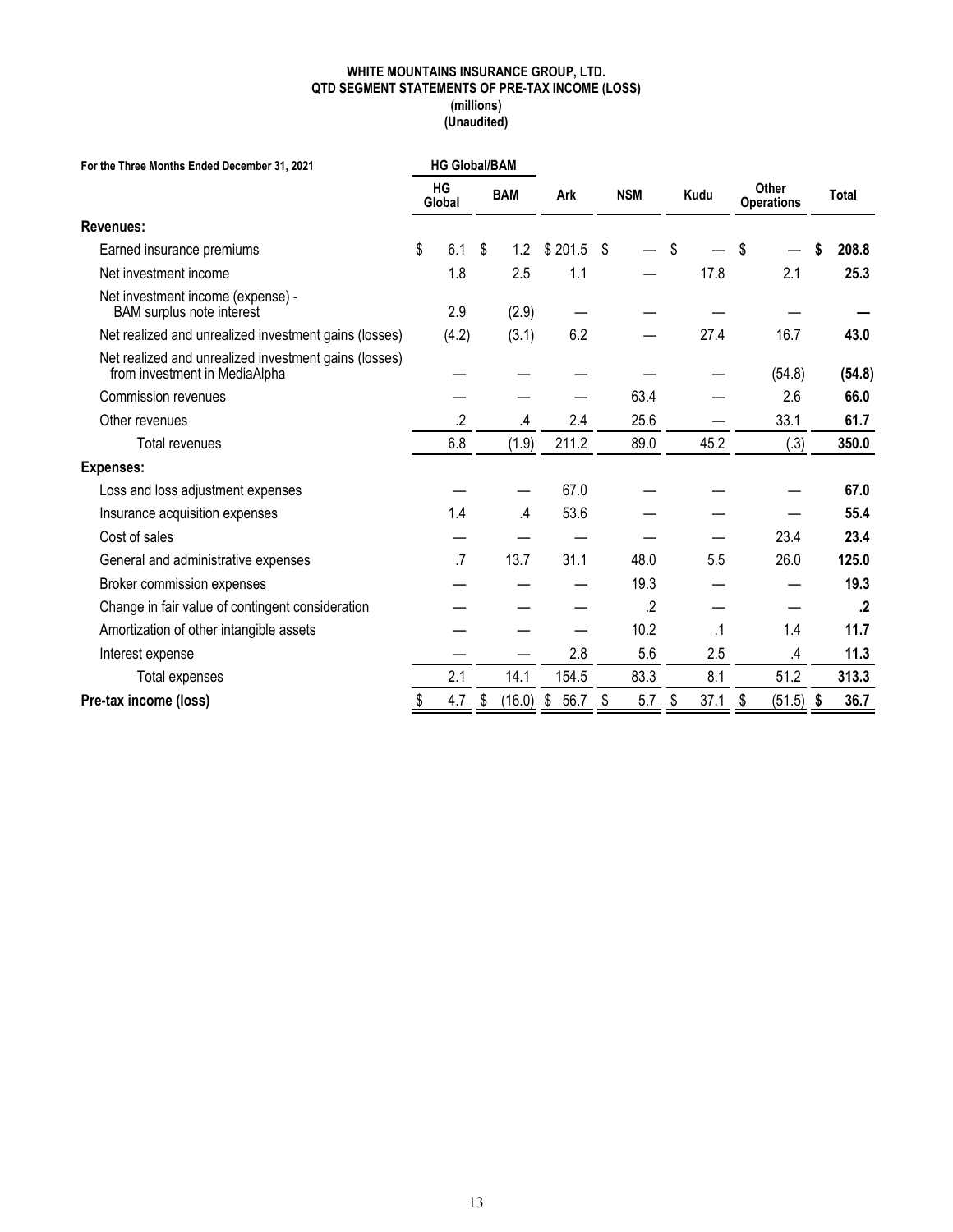#### **WHITE MOUNTAINS INSURANCE GROUP, LTD. QTD SEGMENT STATEMENTS OF PRE-TAX INCOME (LOSS) (CONTINUED) (millions) (Unaudited)**

| For the Three Months Ended December 31, 2020                              |                                | <b>HG Global/BAM</b> |                    |             |    |                            |    |       |       |       |
|---------------------------------------------------------------------------|--------------------------------|----------------------|--------------------|-------------|----|----------------------------|----|-------|-------|-------|
|                                                                           | <b>BAM</b><br><b>HG Global</b> |                      | <b>NSM</b><br>Kudu |             |    | Other<br><b>Operations</b> |    |       | Total |       |
| <b>Revenues:</b>                                                          |                                |                      |                    |             |    |                            |    |       |       |       |
| Earned insurance premiums                                                 | \$                             | 4.6                  | \$<br>1.0          | \$          | \$ |                            | S  |       | S     | 5.6   |
| Net investment income                                                     |                                | 1.7                  | 2.7                |             |    | 10.2                       |    | 2.7   |       | 17.3  |
| Net investment income (expense) -<br><b>BAM</b> surplus note interest     |                                | 4.7                  | (4.7)              |             |    |                            |    |       |       |       |
| Net realized and unrealized investment gains (losses)                     |                                | (.3)                 | .3                 |             |    | 14.4                       |    | 8.6   |       | 23.0  |
| Net unrealized investment gains (losses) from<br>investment in MediaAlpha |                                |                      |                    |             |    |                            |    | 391.0 |       | 391.0 |
| Commission revenues                                                       |                                |                      |                    | 58.3        |    |                            |    | 2.2   |       | 60.5  |
| Other revenues                                                            |                                |                      | .4                 | 15.0        |    | .1                         |    | 7.9   |       | 23.4  |
| Total revenues                                                            |                                | 10.7                 | (.3)               | 73.3        |    | 24.7                       |    | 412.4 |       | 520.8 |
| Expenses:                                                                 |                                |                      |                    |             |    |                            |    |       |       |       |
| Insurance acquisition expenses                                            |                                | 1.4                  | $.2\,$             |             |    |                            |    |       |       | 1.6   |
| Cost of sales                                                             |                                |                      |                    |             |    |                            |    | 4.8   |       | 4.8   |
| General and administrative expenses                                       |                                | 1.0                  | 14.4               | 45.9        |    | 4.3                        |    | 54.8  |       | 120.4 |
| Broker commission expenses                                                |                                |                      |                    | 18.9        |    |                            |    |       |       | 18.9  |
| Change in fair value of contingent consideration                          |                                |                      |                    | (1.7)       |    |                            |    |       |       | (1.7) |
| Amortization of other intangible assets                                   |                                |                      |                    | 10.5        |    |                            |    | .7    |       | 11.2  |
| Interest expense                                                          |                                |                      |                    | 6.0         |    | 1.7                        |    | .6    |       | 8.3   |
| Total expenses                                                            |                                | 2.4                  | 14.6               | 79.6        |    | 6.0                        |    | 60.9  |       | 163.5 |
| Pre-tax income (loss)                                                     | \$                             | 8.3                  | \$<br>(14.9)       | \$<br>(6.3) | \$ | 18.7                       | \$ | 351.5 | \$    | 357.3 |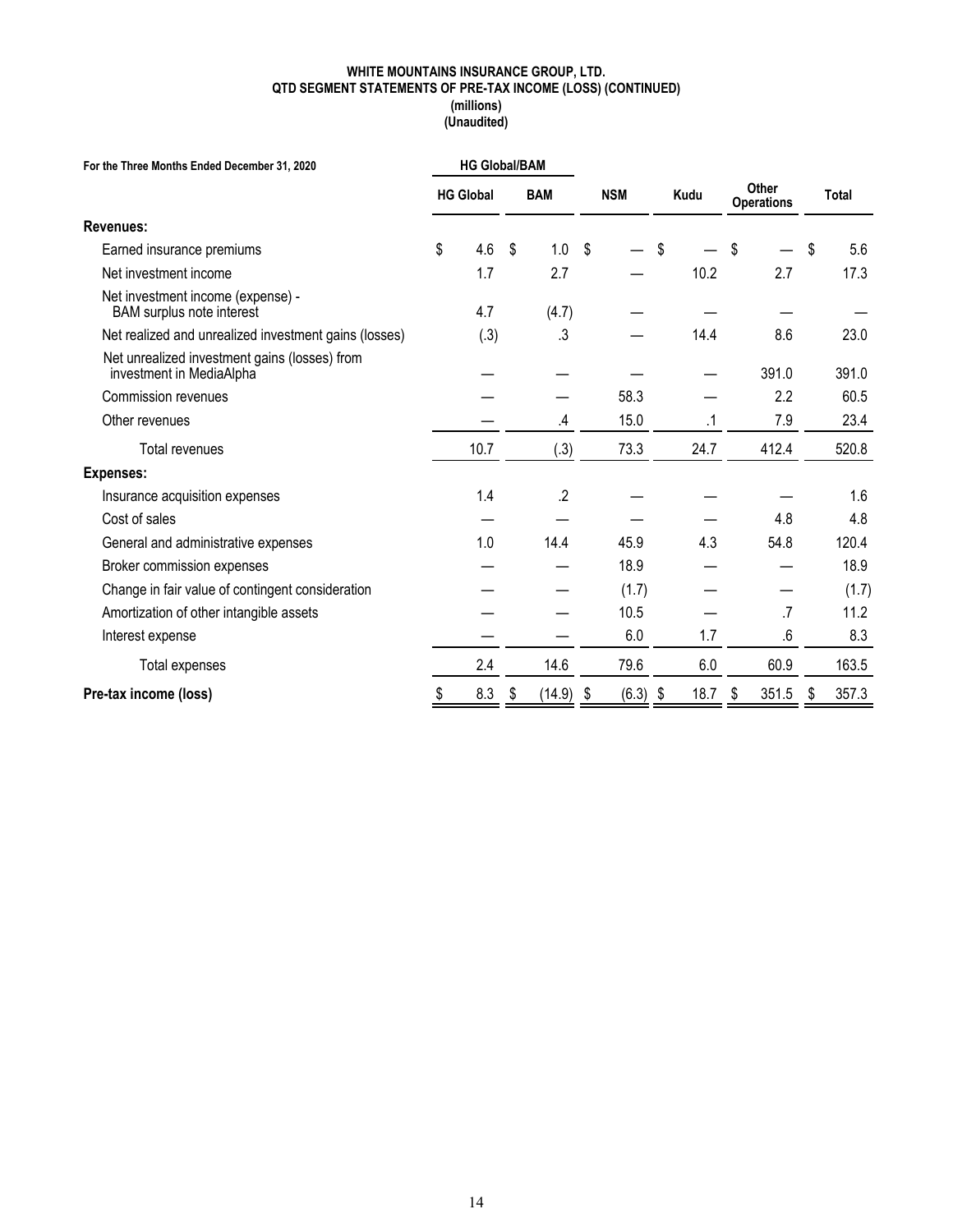#### **WHITE MOUNTAINS INSURANCE GROUP, LTD. YTD SEGMENT STATEMENTS OF PRE-TAX (LOSS) INCOME (millions) (Unaudited)**

| For the Twelve Months Ended December 31, 2021                                          | <b>HG Global/BAM</b> |              |                   |    |        |               |                            |               |              |         |
|----------------------------------------------------------------------------------------|----------------------|--------------|-------------------|----|--------|---------------|----------------------------|---------------|--------------|---------|
|                                                                                        | HG<br>Global         | <b>BAM</b>   | <b>NSM</b><br>Ark |    |        | Kudu          | Other<br><b>Operations</b> |               | <b>Total</b> |         |
| <b>Revenues:</b>                                                                       |                      |              |                   |    |        |               |                            |               |              |         |
| Earned insurance premiums                                                              | \$<br>22.2           | \$<br>4.7    | \$<br>637.3       | \$ |        | \$            |                            | \$            |              | 664.2   |
| Net investment income                                                                  | 7.2                  | 10.3         | 2.9               |    |        |               | 43.9                       | 18.2          |              | 82.5    |
| Net investment income (expense) -<br><b>BAM</b> surplus note interest                  | 12.0                 | (12.0)       |                   |    |        |               |                            |               |              |         |
| Net realized and unrealized investment gains (losses)                                  | (13.7)               | (9.2)        | 16.5              |    |        |               | 89.9                       | 50.7          |              | 134.2   |
| Net realized and unrealized investment gains (losses)<br>from investment in MediaAlpha |                      |              |                   |    |        |               |                            | (380.3)       |              | (380.3) |
| <b>Commission revenues</b>                                                             |                      |              |                   |    | 258.0  |               |                            | 9.6           |              | 267.6   |
| Other revenue                                                                          | .5                   | 1.0          | 11.8              |    | 72.4   |               | $.2\,$                     | 90.7          |              | 176.6   |
| Total revenues                                                                         | 28.2                 | (5.2)        | 668.5             |    | 330.4  |               | 134.0                      | (211.1)       |              | 944.8   |
| <b>Expenses:</b>                                                                       |                      |              |                   |    |        |               |                            |               |              |         |
| Loss and loss adjustment expenses                                                      |                      |              | 314.8             |    |        |               |                            |               |              | 314.8   |
| Insurance acquisition expenses                                                         | 5.7                  | 2.6          | 178.0             |    |        |               |                            |               |              | 186.3   |
| Cost of sales                                                                          |                      |              |                   |    |        |               |                            | 69.3          |              | 69.3    |
| General and administrative expenses                                                    | 2.0                  | 55.1         | 115.5             |    | 190.1  |               | 14.5                       | 105.7         |              | 482.9   |
| Broker commission expenses                                                             |                      |              |                   |    | 80.2   |               |                            |               |              | 80.2    |
| Change in fair value of contingent consideration                                       |                      |              |                   |    | 1.0    |               |                            |               |              | 1.0     |
| Amortization of other intangible assets                                                |                      |              |                   |    | 35.2   |               | .3                         | 4.3           |              | 39.8    |
| Loss on assets held for sale                                                           |                      |              |                   |    | 28.7   |               |                            |               |              | 28.7    |
| Interest expense                                                                       |                      |              | 7.3               |    | 23.3   |               | 11.7                       | 1.5           |              | 43.8    |
| Total expenses                                                                         | 7.7                  | 57.7         | 615.6             |    | 358.5  |               | 26.5                       | 180.8         |              | 1,246.8 |
| Pre-tax income (loss)                                                                  | 20.5                 | \$<br>(62.9) | \$<br>52.9        | \$ | (28.1) | $\frac{6}{9}$ | 107.5                      | \$<br>(391.9) | -\$          | (302.0) |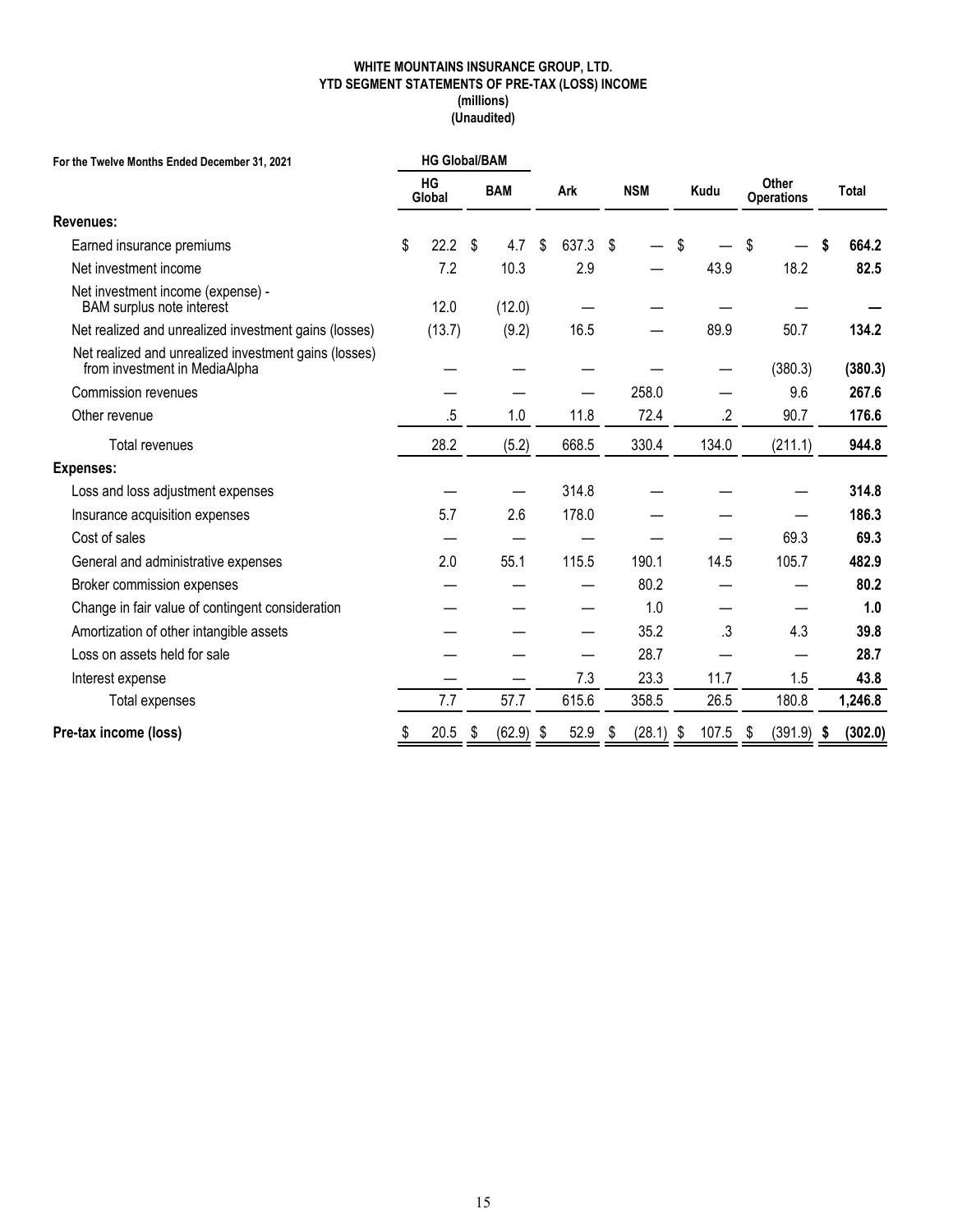#### **WHITE MOUNTAINS INSURANCE GROUP, LTD. YTD SEGMENT STATEMENTS OF PRE-TAX INCOME (LOSS) (CONTINUED) (millions) (Unaudited)**

| For the Twelve Months Ended December 31, 2020                             |    | <b>HG Global/BAM</b> |    |            |                   |      |                            |              |
|---------------------------------------------------------------------------|----|----------------------|----|------------|-------------------|------|----------------------------|--------------|
|                                                                           |    | <b>HG Global</b>     |    | <b>BAM</b> | <b>NSM</b>        | Kudu | Other<br><b>Operations</b> | <b>Total</b> |
| <b>Revenues:</b>                                                          |    |                      |    |            |                   |      |                            |              |
| Earned insurance premiums                                                 | \$ | 18.7                 | \$ | 4.1        | \$                | \$   | S                          | \$<br>22.8   |
| Net investment income                                                     |    | 7.8                  |    | 11.7       |                   | 29.5 | 82.0                       | 131.0        |
| Net investment income (expense) -<br><b>BAM</b> surplus note interest     |    | 18.8                 |    | (18.8)     |                   |      |                            |              |
| Net realized and unrealized investment gains (losses)                     |    | 11.8                 |    | 11.9       |                   | 15.9 | (8.8)                      | 30.8         |
| Net unrealized investment gains (losses) from<br>investment in MediaAlpha |    |                      |    |            |                   |      | 686.0                      | 686.0        |
| Commission revenues                                                       |    |                      |    |            | 232.5             |      | 8.3                        | 240.8        |
| Other revenue                                                             |    | .3                   |    | 2.2        | 52.6              | .3   | 13.9                       | 69.3         |
| Total revenues                                                            |    | 57.4                 |    | 11.1       | 285.1             | 45.7 | 781.4                      | 1,180.7      |
| <b>Expenses:</b>                                                          |    |                      |    |            |                   |      |                            |              |
| Insurance acquisition expenses                                            |    | 4.7                  |    | 2.3        |                   |      |                            | 7.0          |
| Cost of sales                                                             |    |                      |    |            |                   |      | 11.3                       | 11.3         |
| General and administrative expenses                                       |    | 2.6                  |    | 54.2       | 176.9             | 11.8 | 141.9                      | 387.4        |
| Broker commission expenses                                                |    |                      |    |            | 75.3              |      |                            | 75.3         |
| Change in fair value of contingent consideration                          |    |                      |    |            | (3.3)             |      |                            | (3.3)        |
| Amortization of other intangible assets                                   |    |                      |    |            | 26.7              | .3   | 1.3                        | 28.3         |
| Interest expense                                                          |    |                      |    |            | 22.1              | 6.0  | 1.4                        | 29.5         |
| Total expenses                                                            |    | 7.3                  |    | 56.5       | 297.7             | 18.1 | 155.9                      | 535.5        |
| Pre-tax income (loss)                                                     | \$ | 50.1                 | \$ | (45.4)     | \$<br>$(12.6)$ \$ | 27.6 | 625.5<br>\$                | \$<br>645.2  |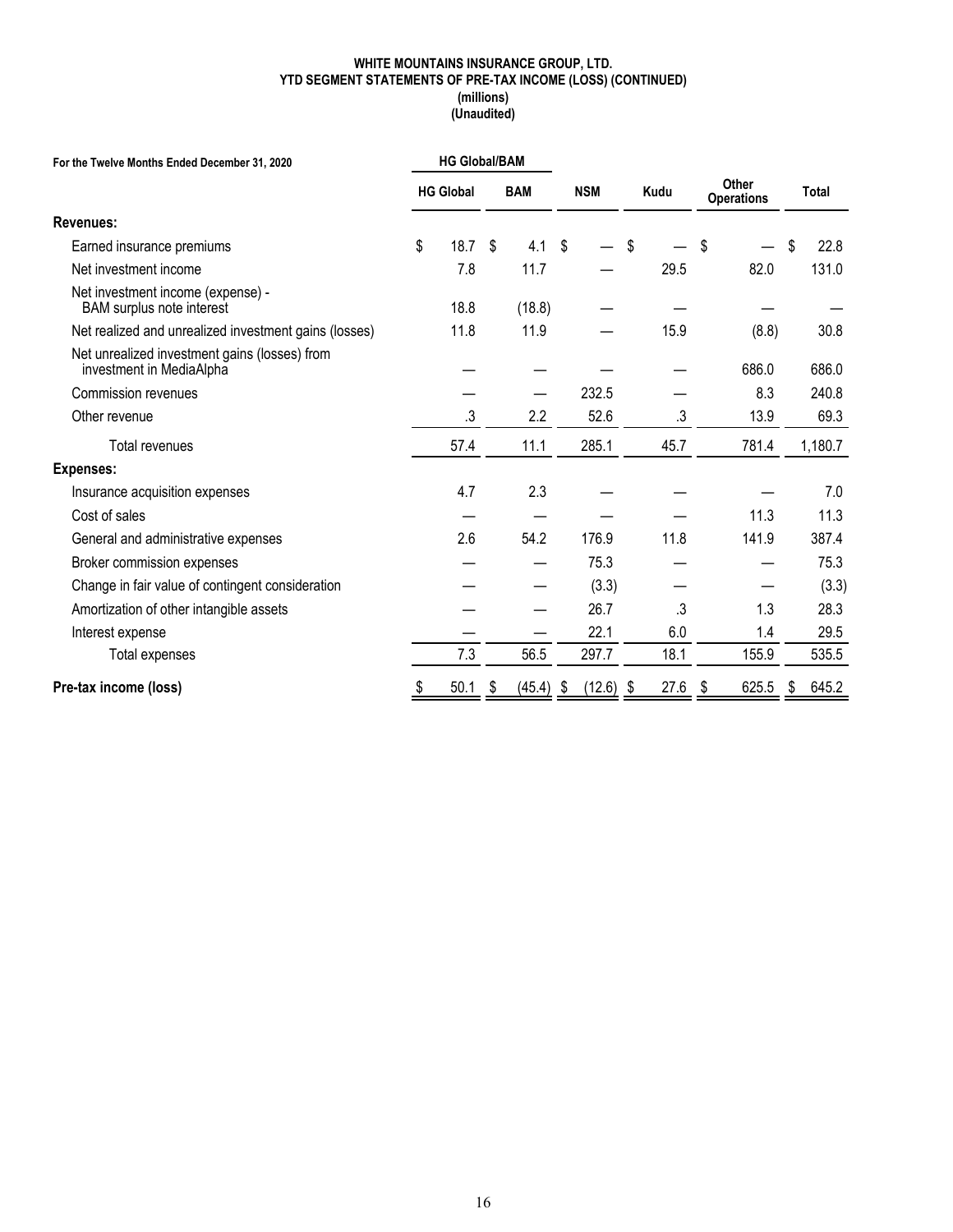#### **WHITE MOUNTAINS INSURANCE GROUP, LTD. SELECTED FINANCIAL DATA (\$ in millions) (Unaudited)**

|                                                                       |    | Three Months Ended December 31, |         |                             |       |                            |          |                           | Twelve Months Ended December 31, |
|-----------------------------------------------------------------------|----|---------------------------------|---------|-----------------------------|-------|----------------------------|----------|---------------------------|----------------------------------|
| <b>BAM</b>                                                            |    | 2021                            |         | 2020                        |       | 2021                       |          |                           | 2020                             |
| Gross par value of primary market policies issued                     | \$ | 4,389.6                         | \$      | 5,154.6                     | \$    |                            | 15,560.8 | $\boldsymbol{\mathsf{S}}$ | 15,279.6                         |
| Gross par value of secondary market policies issued                   |    | 472.3                           |         | 357.2                       |       |                            | 1,118.9  |                           | 2,022.9                          |
| Gross par value of assumed reinsurance                                |    |                                 |         |                             |       |                            | 805.5    |                           | 36.9                             |
| Total gross par value of market policies issued                       | \$ | 4,861.9                         | \$      | 5,511.8                     | \$    |                            | 17,485.2 | \$                        | 17,339.4                         |
| Gross written premiums                                                | \$ | 16.6                            | \$      | 16.1                        | \$    |                            | 55.6     | $\overline{\mathsf{s}}$   | 61.7                             |
| MSC collected                                                         |    | 17.4                            |         | 22.0                        |       |                            | 62.2     |                           | 68.9                             |
| Total gross written premiums and MSC collected                        |    | 34.0                            |         | 38.1                        |       |                            | 117.8    |                           | 130.6                            |
| Present value of future installment MSC collections                   |    |                                 |         |                             |       |                            |          |                           | .3                               |
| Gross written premium adjustments on existing<br>installment policies |    | $\Lambda$                       |         | .3                          |       |                            | $\cdot$  |                           | .4                               |
| Gross written premiums and MSC from<br>new business                   | S  | 34.1                            | \$      | 38.4                        | \$    |                            | 118.0    | \$                        | 131.3                            |
| Total pricing                                                         |    | 70 bps                          |         | 70 bps                      |       |                            | 67 bps   |                           | 76 bps                           |
|                                                                       |    | As of<br>December 31, 2021      |         | September 30, 2021          | As of |                            |          |                           | As of<br>December 31, 2020       |
| Policyholders' surplus                                                | \$ |                                 | 298.1   | $\boldsymbol{\mathsf{S}}$   |       | 322.8                      | \$       |                           | 324.7                            |
| Contingency reserve                                                   |    |                                 | 101.8   |                             |       | 102.7                      |          |                           | 86.4                             |
| Qualified statutory capital                                           |    |                                 | 399.9   |                             |       | 425.5                      |          |                           | 411.1                            |
| Statutory net unearned premiums                                       |    |                                 | 49.5    |                             |       | 48.3                       |          |                           | 45.2                             |
| Present value of future installment premiums<br>and MSC               |    |                                 | 13.8    |                             |       | 13.9                       |          |                           | 14.0                             |
| HG Re, Ltd collateral trusts at statutory value                       |    |                                 | 478.9   |                             |       | 442.8                      |          |                           | 417.0                            |
| Fidus Re, Ltd collateral trust at statutory value                     |    |                                 | 250.0   |                             |       | 250.0                      |          |                           | 100.0                            |
| Claims paying resources                                               |    |                                 | 1,192.1 | \$                          |       | 1,180.5                    | \$       |                           | 987.3                            |
|                                                                       |    | Three Months Ended December 31, |         |                             |       |                            |          |                           | Twelve Months Ended December 31, |
| <b>HG Global</b>                                                      |    | 2021                            |         | 2020                        |       | 2021                       |          |                           | 2020                             |
| Net written premiums                                                  | \$ | 14.2                            | \$      | 13.9                        | \$    |                            | 47.6     | \$                        | 53.0                             |
| Earned premiums                                                       | \$ | 6.1                             | \$      | 4.6                         | \$    |                            | 22.2     | \$                        | 18.7                             |
|                                                                       |    | As of<br>December 31, 2021      |         | As of<br>September 30, 2021 |       | As of<br>December 31, 2020 |          |                           | As of<br>September 30, 2020      |
| Unearned premiums                                                     | \$ | 221.5                           | \$      | 213.4                       | \$    |                            | 196.1    | \$                        | 186.8                            |
| Deferred acquisition costs                                            | \$ | 62.7                            | \$      | 59.9                        | \$    |                            | 54.1     | \$                        | 51.1                             |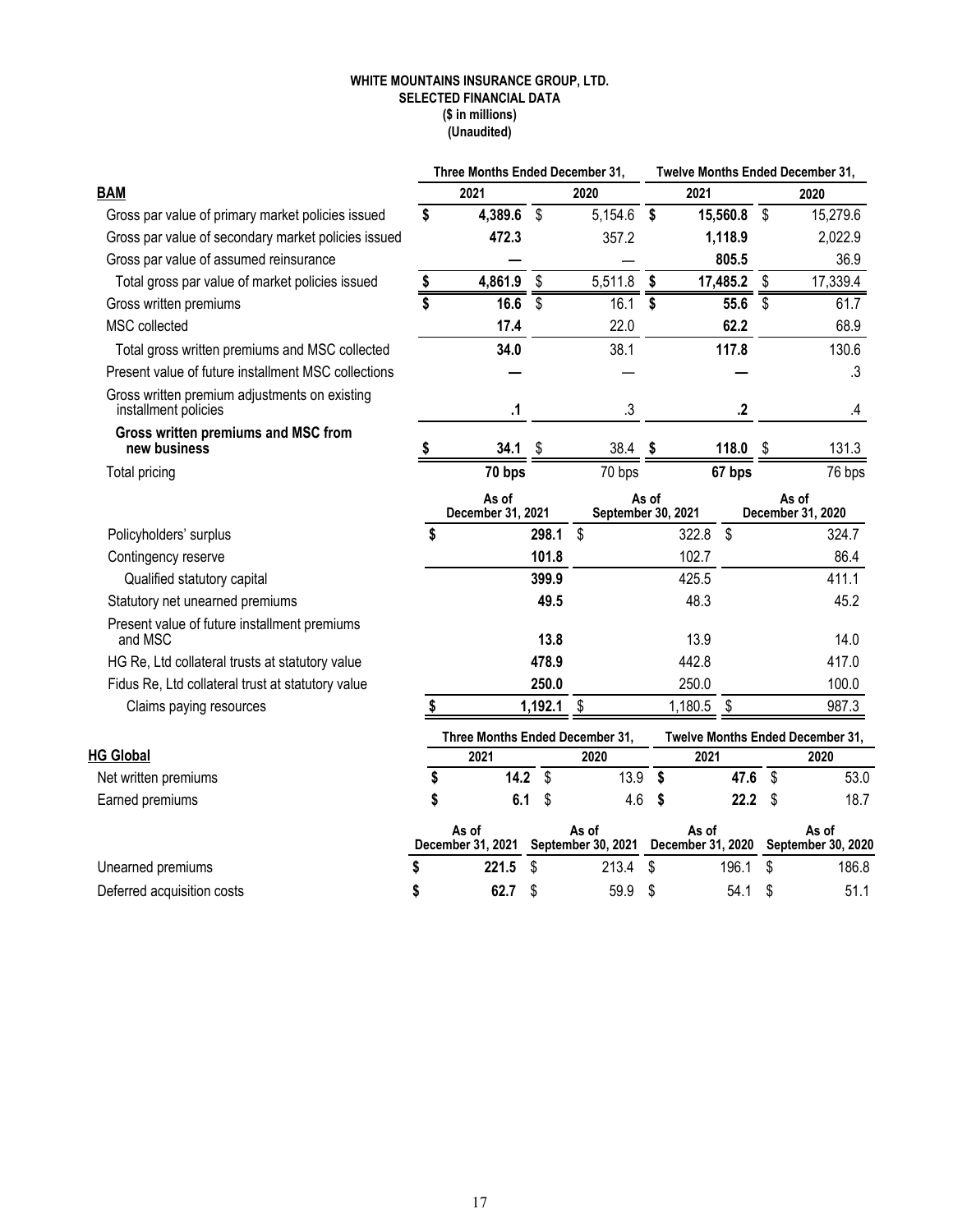### **WHITE MOUNTAINS INSURANCE GROUP, LTD. SELECTED FINANCIAL DATA (CONTINUED) (\$ in millions) (Unaudited)**

| Ark                               | For the Three Months Ended December 31, 2021 |             |    |                                            |                 |        |  |  |  |
|-----------------------------------|----------------------------------------------|-------------|----|--------------------------------------------|-----------------|--------|--|--|--|
|                                   |                                              | <b>GAAP</b> |    | <b>Third-Party</b><br><b>Capital Share</b> | <b>Adjusted</b> |        |  |  |  |
| Insurance premiums:               |                                              |             |    |                                            |                 |        |  |  |  |
| Gross written premiums            | \$                                           | 163.7       | \$ |                                            | \$              | 163.7  |  |  |  |
| Net written premiums              | \$                                           | 133.6       | \$ | (.6)                                       | \$              | 133.0  |  |  |  |
| Net earned premiums               | \$                                           | 201.5       | \$ | 11.3                                       | \$              | 212.8  |  |  |  |
| Insurance expenses:               |                                              |             |    |                                            |                 |        |  |  |  |
| Loss and loss adjustment expenses | \$                                           | 67.0        | \$ | (7.4)                                      | \$              | 59.6   |  |  |  |
| Insurance acquisition expenses    |                                              | 53.6        |    |                                            |                 | 53.6   |  |  |  |
| Other underwriting expenses (1)   |                                              | 21.0        |    | 7.5                                        |                 | 28.5   |  |  |  |
| Total insurance expenses          | \$                                           | 141.6       | \$ | .1                                         | \$              | 141.7  |  |  |  |
| Ratios:                           |                                              |             |    |                                            |                 |        |  |  |  |
| Loss and loss adjustment expense  |                                              | 33.3%       |    |                                            |                 | 28.0 % |  |  |  |
| Insurance acquisition expense     |                                              | 26.6 %      |    |                                            |                 | 25.2 % |  |  |  |
| Other underwriting expense        |                                              | 10.4%       |    |                                            |                 | 13.4 % |  |  |  |
| <b>Combined Ratio</b>             |                                              | 70.3 %      |    |                                            |                 | 66.6 % |  |  |  |

 $<sup>(1)</sup>$  Included within general and administrative expenses.</sup>

|                                   | For the Twelve Months Ended December 31, 2021 |             |    |                                     |                 |         |  |  |
|-----------------------------------|-----------------------------------------------|-------------|----|-------------------------------------|-----------------|---------|--|--|
|                                   |                                               | <b>GAAP</b> |    | Third-Party<br><b>Capital Share</b> | <b>Adjusted</b> |         |  |  |
| Insurance premiums:               |                                               |             |    |                                     |                 |         |  |  |
| Gross written premiums            | \$                                            | 1,058.7     | \$ |                                     | \$              | 1,058.7 |  |  |
| Net written premiums              | \$                                            | 859.1       | \$ | (6.5)                               | \$              | 852.6   |  |  |
| Net earned premiums               | \$                                            | 637.3       | \$ | 76.3                                | \$              | 713.6   |  |  |
| Insurance expenses:               |                                               |             |    |                                     |                 |         |  |  |
| Loss and loss adjustment expenses | \$                                            | 314.8       | \$ | 39.8                                | \$              | 354.6   |  |  |
| Insurance acquisition expenses    |                                               | 178.0       |    |                                     |                 | 178.0   |  |  |
| Other underwriting expenses (1)   |                                               | 64.6        |    | 9.2                                 |                 | 73.8    |  |  |
| Total insurance expenses          | \$                                            | 557.4       | \$ | 49.0                                | \$              | 606.4   |  |  |
| Ratios:                           |                                               |             |    |                                     |                 |         |  |  |
| Loss and loss adjustment expense  |                                               | 49.4 %      |    |                                     |                 | 49.7 %  |  |  |
| Insurance acquisition expense     |                                               | 27.9%       |    |                                     |                 | 24.9 %  |  |  |
| Other underwriting expense        |                                               | 10.1 %      |    |                                     |                 | 10.3 %  |  |  |
| <b>Combined Ratio</b>             |                                               | 87.4 %      |    |                                     |                 | 84.9 %  |  |  |

 $(1)$  Included within general and administrative expenses.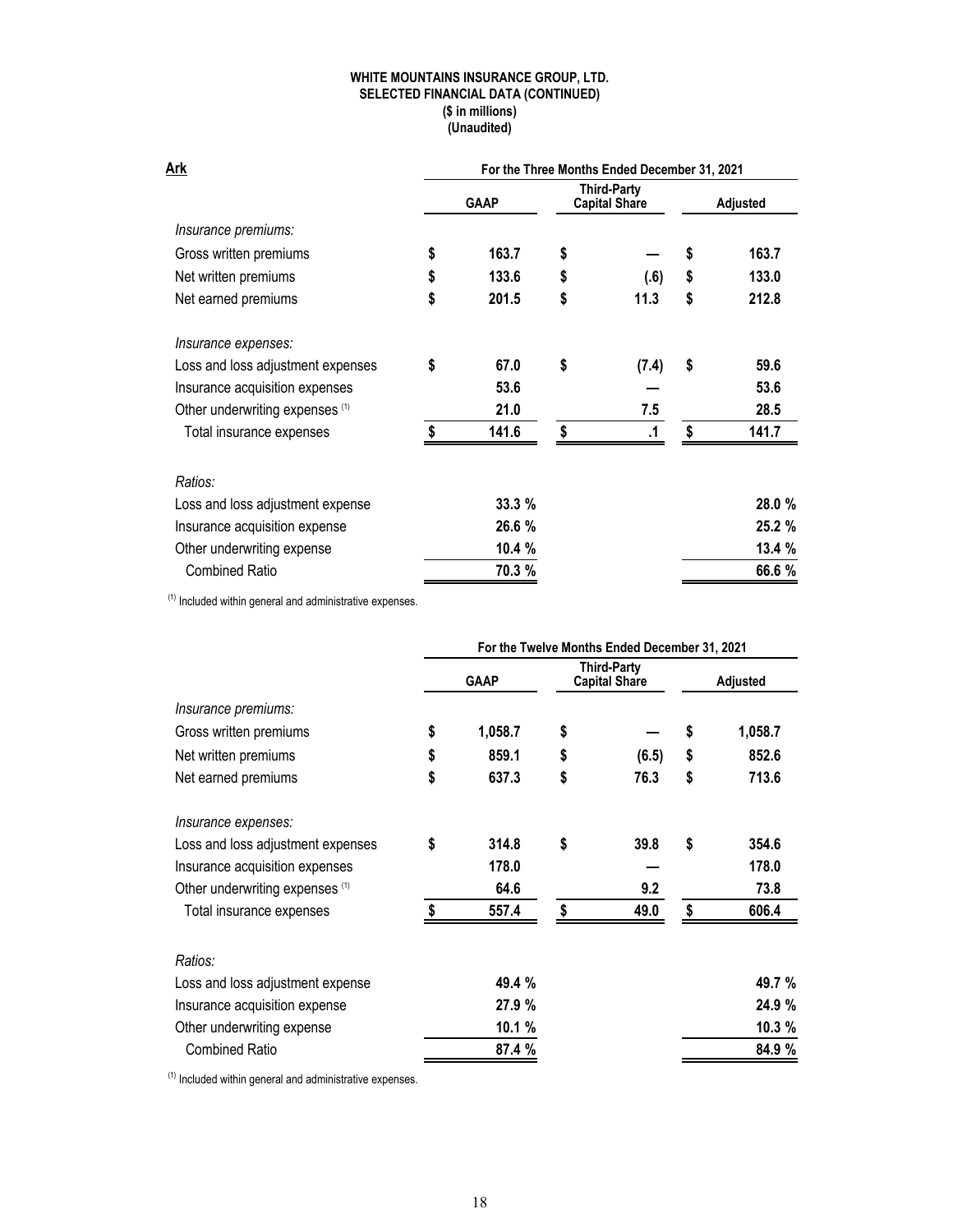### **WHITE MOUNTAINS INSURANCE GROUP, LTD. SELECTED FINANCIAL DATA (CONTINUED) (millions) (Unaudited)**

| <b>NSM</b>                                                   | <b>Three Months Ended</b><br>December 31, 2020 | <b>Three Months Ended</b><br>December 31, 2021 | <b>Twelve Months Ended</b><br>December 31, 2020 | <b>Twelve Months Ended</b><br>December 31, 2021 |
|--------------------------------------------------------------|------------------------------------------------|------------------------------------------------|-------------------------------------------------|-------------------------------------------------|
| Commission revenues                                          | \$<br>58.3                                     | \$<br>63.4                                     | \$<br>232.5                                     | \$<br>258.0                                     |
| Broker commission expenses                                   | 18.9                                           | 19.3                                           | 75.3                                            | 80.2                                            |
| <b>Gross profit</b>                                          | 39.4                                           | 44.1                                           | 157.2                                           | 177.8                                           |
| Other revenues                                               | 15.0                                           | 25.6                                           | 52.6                                            | 72.4                                            |
| General and administrative expenses                          | 45.9                                           | 48.0                                           | 176.9                                           | 190.1                                           |
| Change in fair value of contingent<br>consideration          | (1.7)                                          | .2                                             | (3.3)                                           | 1.0                                             |
| Amortization of other intangible assets                      | 10.5                                           | 10.2                                           | 26.7                                            | 35.2                                            |
| Loss on assets held for sale                                 |                                                |                                                |                                                 | 28.7                                            |
| Interest expense                                             | 6.0                                            | 5.6                                            | 22.1                                            | 23.3                                            |
| <b>GAAP</b> pre-tax income (loss)                            | (6.3)                                          | 5.7                                            | (12.6)                                          | (28.1)                                          |
| Income tax (expense) benefit                                 | 2.9                                            | (2.0)                                          | 5.7                                             | 5.6                                             |
| <b>GAAP net income (loss)</b>                                | (3.4)                                          | 3.7                                            | (6.9)                                           | (22.5)                                          |
| Add back:                                                    |                                                |                                                |                                                 |                                                 |
| Interest expense                                             | 6.0                                            | 5.6                                            | 22.1                                            | 23.3                                            |
| Income tax expense (benefit)                                 | (2.9)                                          | 2.0                                            | (5.7)                                           | (5.6)                                           |
| General and administrative expenses -<br>depreciation        | 1.6                                            | 1.7                                            | 4.5                                             | 5.4                                             |
| Amortization of other intangible assets                      | 10.5                                           | 10.2                                           | 26.7                                            | 35.2                                            |
| <b>EBITDA</b>                                                | 11.8                                           | 23.2                                           | 40.7                                            | 35.8                                            |
| Exclude:                                                     |                                                |                                                |                                                 |                                                 |
| Change in fair value of contingent<br>consideration          | (1.7)                                          | .2                                             | (3.3)                                           | 1.0                                             |
| Non-cash equity-based<br>compensation expense                | 1.4                                            | .7                                             | 2.4                                             | 2.0                                             |
| Impairments of intangible assets                             |                                                |                                                | 6.2                                             |                                                 |
| Loss on assets held for sale                                 |                                                |                                                |                                                 | 28.7                                            |
| Transaction expenses                                         | 1.6                                            | 1.2                                            | 7.2                                             | 4.8                                             |
| Investments made in the development<br>of new business lines | $\cdot$                                        | .4                                             | .9                                              | .8                                              |
| Restructuring expenses                                       | 1.6                                            | $\cdot$                                        | 4.8                                             | 5.4                                             |
| Legal settlements                                            |                                                | (7.6)                                          |                                                 | (7.6)                                           |
| <b>Adjusted EBITDA</b>                                       | \$<br>15.0                                     | \$<br>18.4                                     | \$<br>58.9                                      | 70.9                                            |
|                                                              |                                                |                                                |                                                 |                                                 |

| Adjustment to remove Fresh Insurance motor business's adjusted EBITDA from January 1, 2021 |      |
|--------------------------------------------------------------------------------------------|------|
| Adjustment to include J.C. Taylor's adjusted EBITDA from January 1, 2021 to August 6, 2021 | 4.6  |
| <b>Pro forma adjusted EBITDA</b>                                                           | 76.2 |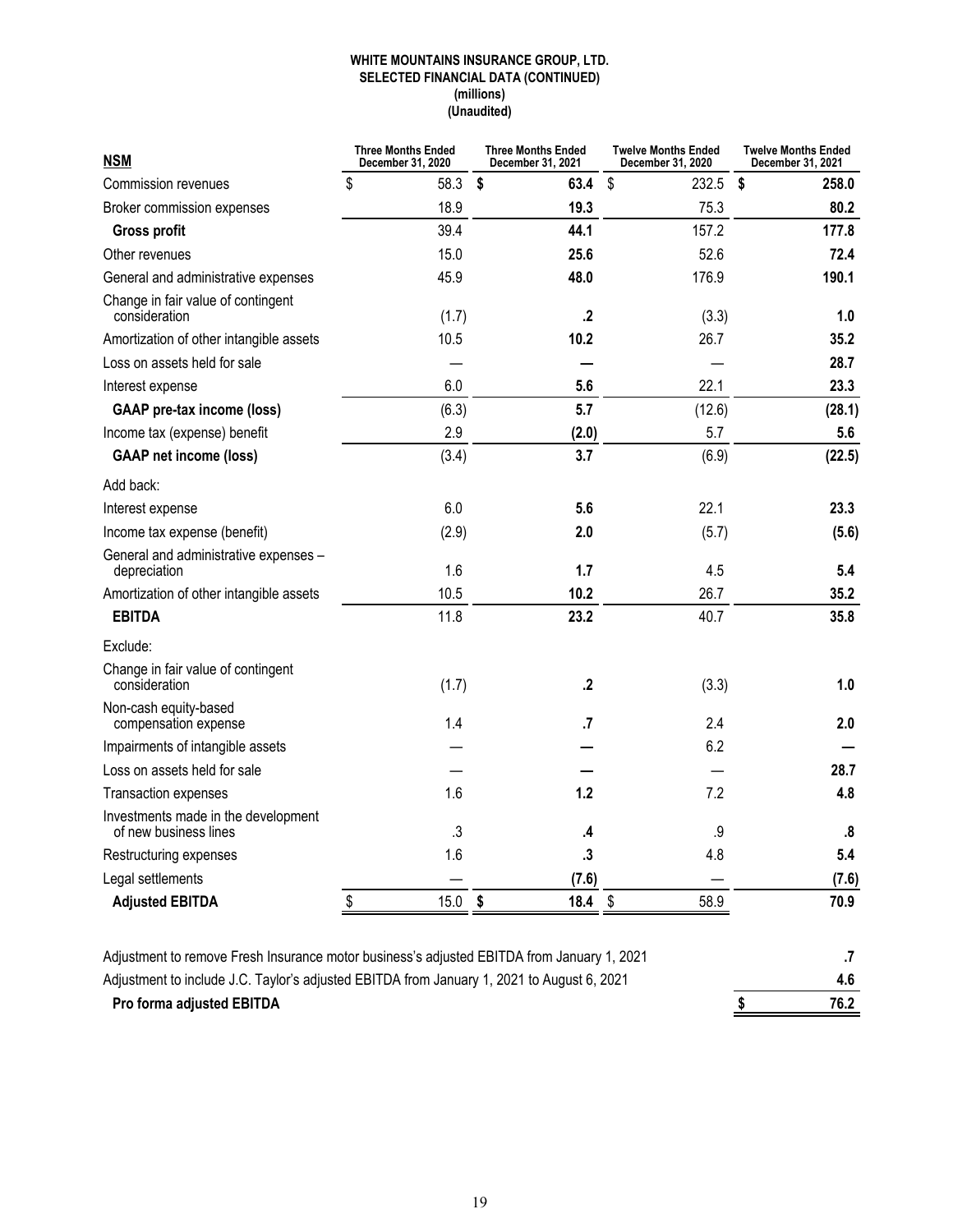### **WHITE MOUNTAINS INSURANCE GROUP, LTD. SELECTED FINANCIAL DATA (CONTINUED) (millions) (Unaudited)**

| <b>Kudu</b>                                                                                       | <b>Three Months Ended</b><br>December 31, 2020 | <b>Three Months Ended</b><br>December 31, 2021 | <b>Twelve Months Ended</b><br>December 31, 2020 | <b>Twelve Months Ended</b><br>December 31, 2021 |
|---------------------------------------------------------------------------------------------------|------------------------------------------------|------------------------------------------------|-------------------------------------------------|-------------------------------------------------|
| Net investment income                                                                             | \$<br>10.2                                     | S.<br>17.8                                     | \$<br>29.5                                      | \$<br>43.9                                      |
| Net realized and unrealized investment gains (losses)                                             | 14.4                                           | 27.4                                           | 15.9                                            | 89.9                                            |
| Other revenues                                                                                    | .1                                             |                                                | $\cdot$                                         | $\cdot$                                         |
| Total revenues                                                                                    | 24.7                                           | 45.2                                           | 45.7                                            | 134.0                                           |
| General and administrative expenses                                                               | 4.3                                            | 5.5                                            | 11.8                                            | 14.5                                            |
| Amortization of other intangible assets                                                           |                                                | .1                                             | $\cdot$                                         | $\cdot$ 3                                       |
| Interest expense                                                                                  | 1.7                                            | 2.5                                            | 6.0                                             | 11.7                                            |
| Total expenses                                                                                    | 6.0                                            | 8.1                                            | 18.1                                            | 26.5                                            |
| <b>GAAP</b> pre-tax income (loss)                                                                 | 18.7                                           | 37.1                                           | 27.6                                            | 107.5                                           |
| Income tax (expense) benefit                                                                      | (3.8)                                          | (4.1)                                          | (7.0)                                           | (29.5)                                          |
| <b>GAAP net income (loss)</b>                                                                     | 14.9                                           | 33.0                                           | 20.6                                            | 78.0                                            |
| Add back:                                                                                         |                                                |                                                |                                                 |                                                 |
| Interest expense                                                                                  | 1.7                                            | 2.5                                            | 6.0                                             | 11.7                                            |
| Income tax expense (benefit)                                                                      | 3.8                                            | 4.1                                            | 7.0                                             | 29.5                                            |
| General and administrative expenses - depreciation                                                |                                                |                                                |                                                 |                                                 |
| Amortization of other intangible assets                                                           |                                                | .1                                             | .3                                              | .3                                              |
| <b>EBITDA</b>                                                                                     | 20.4                                           | 39.7                                           | 33.9                                            | 119.5                                           |
| Exclude:                                                                                          |                                                |                                                |                                                 |                                                 |
| Net realized and unrealized investment (gains) losses                                             | (14.4)                                         | (27.4)                                         | (15.9)                                          | (89.9)                                          |
| Non-cash equity-based compensation<br>expense                                                     | $\cdot$                                        | $\boldsymbol{.8}$                              | $\cal A$                                        | $1.2$                                           |
| Transaction expenses                                                                              | 2.1                                            | 1.1                                            | 3.7                                             | 2.0                                             |
| <b>Adjusted EBITDA</b>                                                                            | $8.4\,$                                        | 14.2<br>\$                                     | \$<br>22.1                                      | 32.8                                            |
|                                                                                                   |                                                |                                                |                                                 |                                                 |
| Adjustment to annualize partial year revenues for participation contracts acquired <sup>(1)</sup> |                                                |                                                |                                                 | 8.7                                             |
| Adjustment to remove partial year revenues for participation contracts sold                       |                                                |                                                |                                                 | (2.2)                                           |
| <b>Annualized adjusted EBITDA</b>                                                                 |                                                |                                                |                                                 | \$<br>39.3                                      |

 $^{(1)}$  As no revenues were due to be accrued in 2021 under the Granahan Investment Management and Radcliffe Capital Management participation contracts, they were not included in the adjustment to annualize partial year revenues for participation contracts acquired. These contracts will be included in the adjustment in the first quarter of 2022.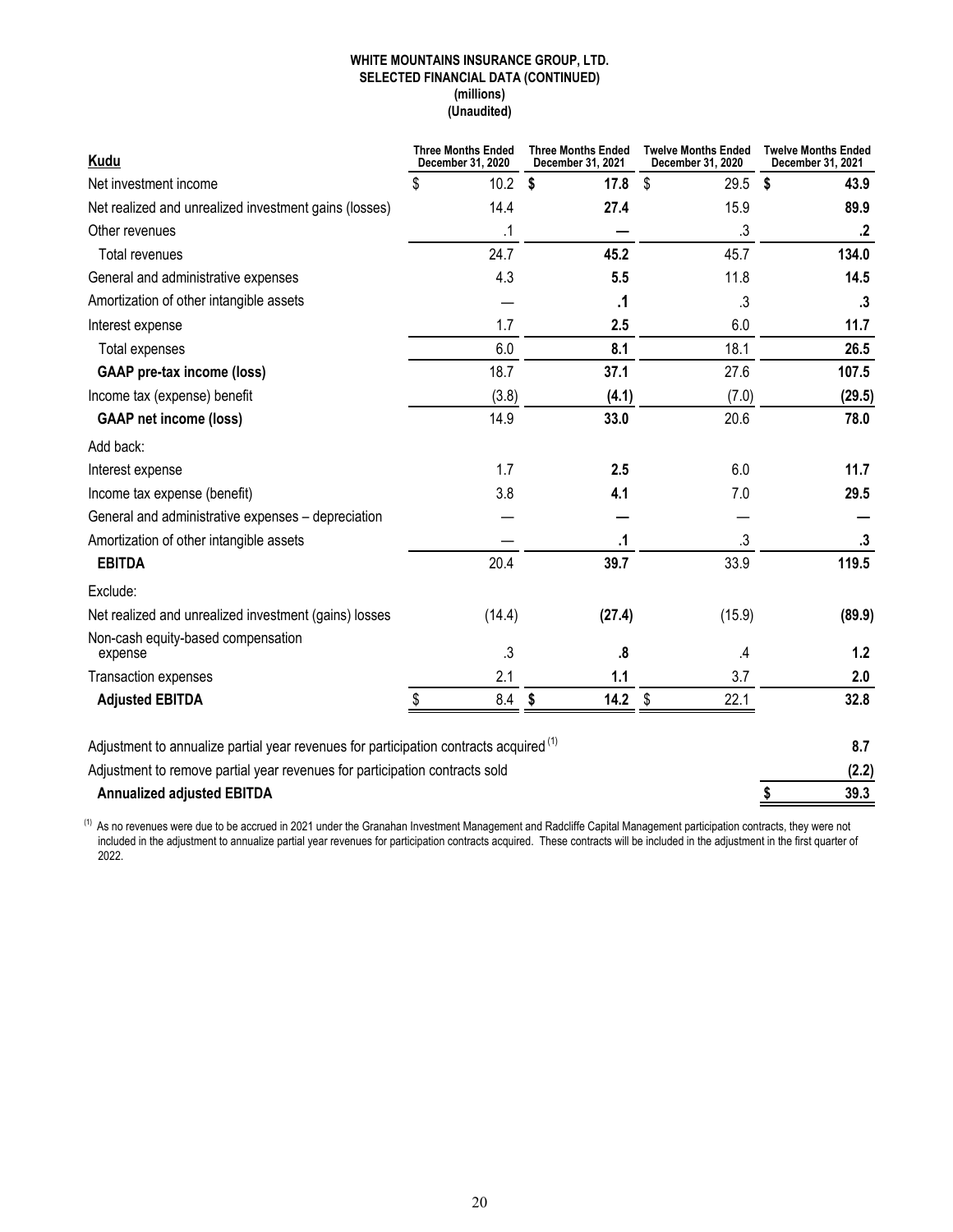# **Regulation G**

This earnings release includes non-GAAP financial measures that have been reconciled to their most comparable GAAP financial measures.

• Adjusted book value per share is a non-GAAP financial measure which is derived by adjusting (i) the GAAP book value per share numerator and (ii) the common shares outstanding denominator, as described below.

The GAAP book value per share numerator is adjusted (i) to include a discount for the time value of money arising from the modeled timing of cash payments of principal and interest on the BAM surplus notes and (ii) to add back the unearned premium reserve, net of deferred acquisition costs, at HG Global.

Under GAAP, White Mountains is required to carry the BAM surplus notes, including accrued interest, at nominal value with no consideration for time value of money. Based on a debt service model that forecasts operating results for BAM through maturity of the surplus notes, the present value of the BAM surplus notes, including accrued interest and using an 8% discount rate, was estimated to be \$130 million, \$132 million, \$147 million and \$149 million less than the nominal GAAP carrying values as of December 31, 2021, September 30, 2021, December 31, 2020 and September 30, 2020, respectively.

The value of HG Global's unearned premium reserve, net of deferred acquisition costs, was \$159 million, \$154 million, \$142 million and \$136 million as of December 31, 2021, September 30, 2021, December 31, 2020 and September 30, 2020, respectively.

White Mountains believes these adjustments are useful to management and investors in analyzing the intrinsic value of HG Global, including the value of the BAM surplus notes and the value of the in-force business at HG Re, HG Global's reinsurance subsidiary.

The denominator used in the calculation of adjusted book value per share equals the number of common shares outstanding adjusted to exclude unearned restricted common shares, the compensation cost of which, at the date of calculation, has yet to be amortized. Restricted common shares are earned on a straight-line basis over their vesting periods. The reconciliation of GAAP book value per share to adjusted book value per share is included on page 8.

• The growth in adjusted book value per share excluding net realized and unrealized investment losses from White Mountains's investment in MediaAlpha on page 1 is a non-GAAP financial measure. White Mountains believes this measure to be useful to management and investors by showing the underlying performance of White Mountains without regard to the impact of changes in MediaAlpha's share price. A reconciliation from GAAP to the reported percentages is as follows:

|                                                                                                                                                       | <b>Three Months Ended</b><br>December 31, 2021 | <b>Twelve Months Ended</b><br>December 31, 2021 |
|-------------------------------------------------------------------------------------------------------------------------------------------------------|------------------------------------------------|-------------------------------------------------|
| Growth in GAAP book value per share                                                                                                                   | $1.1\%$                                        | $(6.5)\%$                                       |
| Adjustments to book value per share (see reconciliation on page 8)                                                                                    | $0.1\%$                                        | $0.8\%$                                         |
| Remove net realized and unrealized investment losses from<br>White Mountains's investment in MediaAlpha                                               | $1.6\%$                                        | $10.0\%$                                        |
| Growth in adjusted book value per share excluding net realized and<br>unrealized investment losses from White Mountains's investment<br>in MediaAlpha | $2.8\%$                                        | $4.3\%$                                         |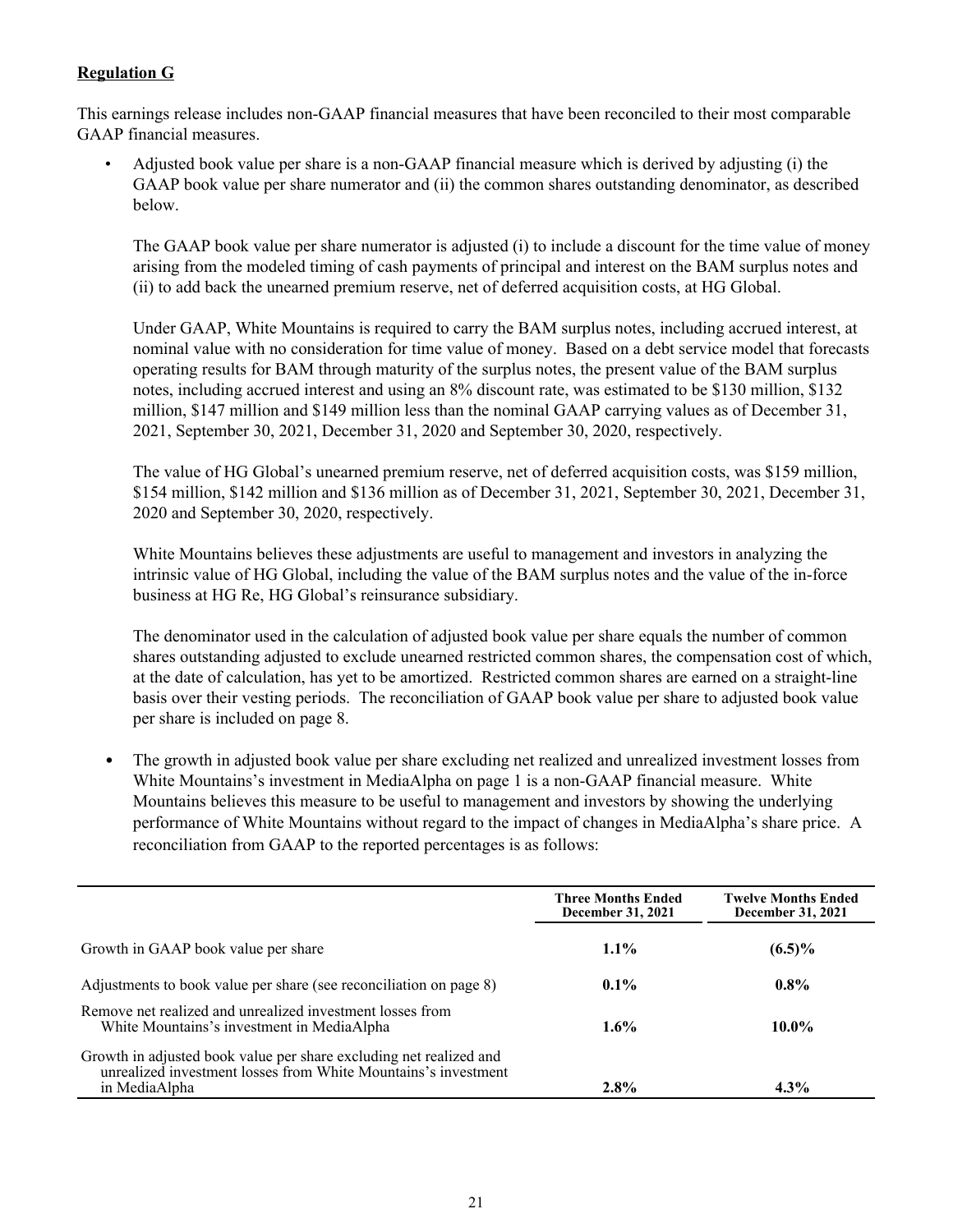- BAM's gross written premiums and MSC from new business is a non-GAAP financial measure, which is derived by adjusting gross written premiums and MSC collected (i) to include the present value of future installment MSC not yet collected and (ii) to exclude the impact of gross written premium adjustments related to policies closed in prior periods. White Mountains believes these adjustments are useful to management and investors in evaluating the volume and pricing of new business closed during the period. The reconciliation from GAAP gross written premiums to gross written premiums and MSC from new business is included on page 17.
- Ark's adjusted loss and loss adjustment expense ratio, adjusted insurance acquisition expense ratio, adjusted other underwriting expense ratio and adjusted combined ratio are non-GAAP financial measures, which are derived by adjusting the GAAP ratios to add back the impact of whole-account quota-share reinsurance arrangements related to third-party capital providers for Ark's Lloyd's syndicates. The impact of these reinsurance arrangements relates to years of account prior to White Mountains's transaction with Ark. White Mountains believes these adjustments are useful to management and investors in evaluating Ark's results on a fully aligned basis. The reconciliation from the GAAP ratios to the adjusted ratios is included on page 18.
- NSM's EBITDA, adjusted EBITDA and pro forma adjusted EBITDA are non-GAAP financial measures.

EBITDA is a non-GAAP financial measure that excludes interest expense on debt, income tax (expense) benefit, depreciation and amortization of other intangible assets from GAAP net income (loss).

Adjusted EBITDA is a non-GAAP financial measure that excludes certain other items in GAAP net income (loss) in addition to those excluded from EBITDA. The adjustments relate to (i) change in fair value of contingent consideration liabilities, (ii) non-cash equity-based compensation expense, (iii) impairments of intangible assets, (iv) loss on assets held for sale, (v) transaction expenses, (vi) investments made in the development of new business lines, (vii) restructuring expenses and (viii) legal settlements. A description of each follows:

- *Change in fair value of contingent consideration liabilities* Contingent consideration liabilities are amounts payable to the sellers of businesses purchased by NSM that are contingent on the earnings of such businesses in periods subsequent to their acquisition. Under GAAP, contingent consideration liabilities are initially recorded at fair value as part of purchase accounting, with the periodic change in the fair value of these liabilities recorded as income or an expense.
- *Non-cash equity-based compensation expense* Represents non-cash expenses related to NSM's management compensation emanating from the grants of equity units.
- *Impairments of intangible assets* Represents expense related to NSM's write-off of intangible assets. For the periods presented, the impairments related primarily to NSM's write-off of intangible assets in its U.K. vertical. The impairments related to lower premium volumes, including due to the impact of the COVID-19 pandemic, and certain reorganization initiatives in the U.K. vertical.
- *Loss on assets held for sale* Represents the loss on net assets held for sale related to the Fresh Insurance motor business.
- *Transaction expenses* Represents costs directly related to NSM's mergers and acquisitions activity, such as transaction-related compensation, banking, accounting and external lawyer fees, which are not capitalized and are expensed under GAAP.
- *Investments made in the development of new business lines* Represents the net loss related to the start-up of newly established lines of business, which NSM views as investments.
- *Restructuring expenses* Represents expenses associated with eliminating redundant work force and facilities that often arise as a result of NSM's post-acquisition integration strategies. For the periods presented, this adjustment relates primarily to NSM's expenses incurred in certain reorganization initiatives in the U.K. vertical.
- *Legal settlements*  Represents amounts recognized from legal settlements.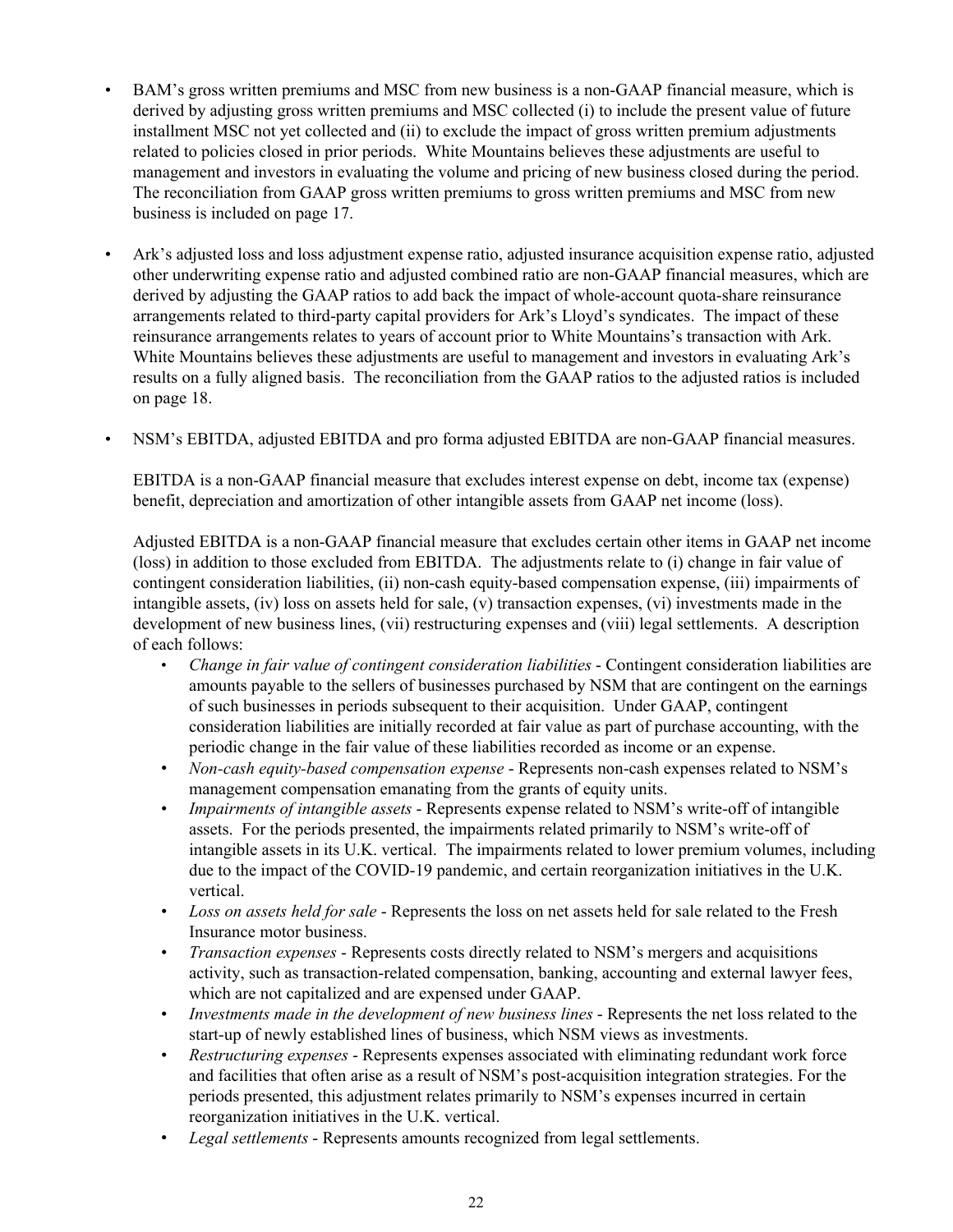Pro forma adjusted EBITDA is a non-GAAP financial measure that starts with adjusted EBITDA and also (i) includes the earnings (losses) of acquired businesses for the period of time over the previous 12 months that the businesses were not owned by NSM and (ii) removes the earnings (losses) for the previous 12 months related to businesses sold by NSM.

White Mountains believes that these non-GAAP financial measures are useful to management and investors in evaluating NSM's performance. White Mountains also believes that pro forma adjusted EBITDA is useful to management and investors to demonstrate the earnings profile of NSM's business as of the end of the period for a full 12 month period. See page 19 for the reconciliation of NSM's GAAP net income (loss) to EBITDA, adjusted EBITDA and pro forma adjusted EBITDA.

• Kudu's EBITDA, adjusted EBITDA and annualized adjusted EBITDA are non-GAAP financial measures.

EBITDA is a non-GAAP financial measure that excludes interest expense on debt, income tax (expense) benefit, depreciation and amortization of other intangible assets from GAAP net income (loss).

Adjusted EBITDA is a non-GAAP financial measure that excludes certain other items in GAAP net income (loss) in addition to those excluded from EBITDA. The adjustments relate to (i) net realized and unrealized investment gains (losses) on Kudu's revenue and earnings participation contracts, (ii) non-cash equity-based compensation expense and (iii) transaction expenses. A description of each adjustment follows:

- *Net realized and unrealized investment gains (losses)* Represents net unrealized investment gains and losses recorded on Kudu's revenue and earnings participation contracts, which are recorded at fair value under GAAP, and realized investment gains and losses from participation contracts sold during the period.
- *Non-cash equity-based compensation expense* Represents non-cash expenses related to Kudu's management compensation that are settled with equity units in Kudu.
- *Transaction expenses* Represents costs directly related to Kudu's mergers and acquisitions activity, such as external lawyer, banker, consulting and placement agent fees, which are not capitalized and are expensed under GAAP.

Annualized adjusted EBITDA is a non-GAAP financial measure that (i) annualizes partial year revenues related to Kudu's revenue and earnings participation contracts acquired during the previous 12-month period and (ii) removes revenues related to revenue and earnings participation contracts sold during the previous 12-month period. Annualized revenues related to participation contracts acquired during the previous 12-month period are calculated on a contract-by-contract basis by annualizing the revenues received for the partial 12-month period. For example, if a participation contract was in effect for four months, the amount added equals twice that amount. The adjustment to remove revenues for contracts sold during the previous 12-month period is calculated on a contract-by-contract basis based on actual revenues earned.

White Mountains believes that these non-GAAP financial measures are useful to management and investors in evaluating Kudu's performance. White Mountains also believes that annualized adjusted EBITDA is useful to management and investors to demonstrate the earnings profile of Kudu's business as of the end of the period for a full 12-month period. See page 20 for the reconciliation of Kudu's GAAP net income (loss) to EBITDA, adjusted EBITDA and annualized adjusted EBITDA.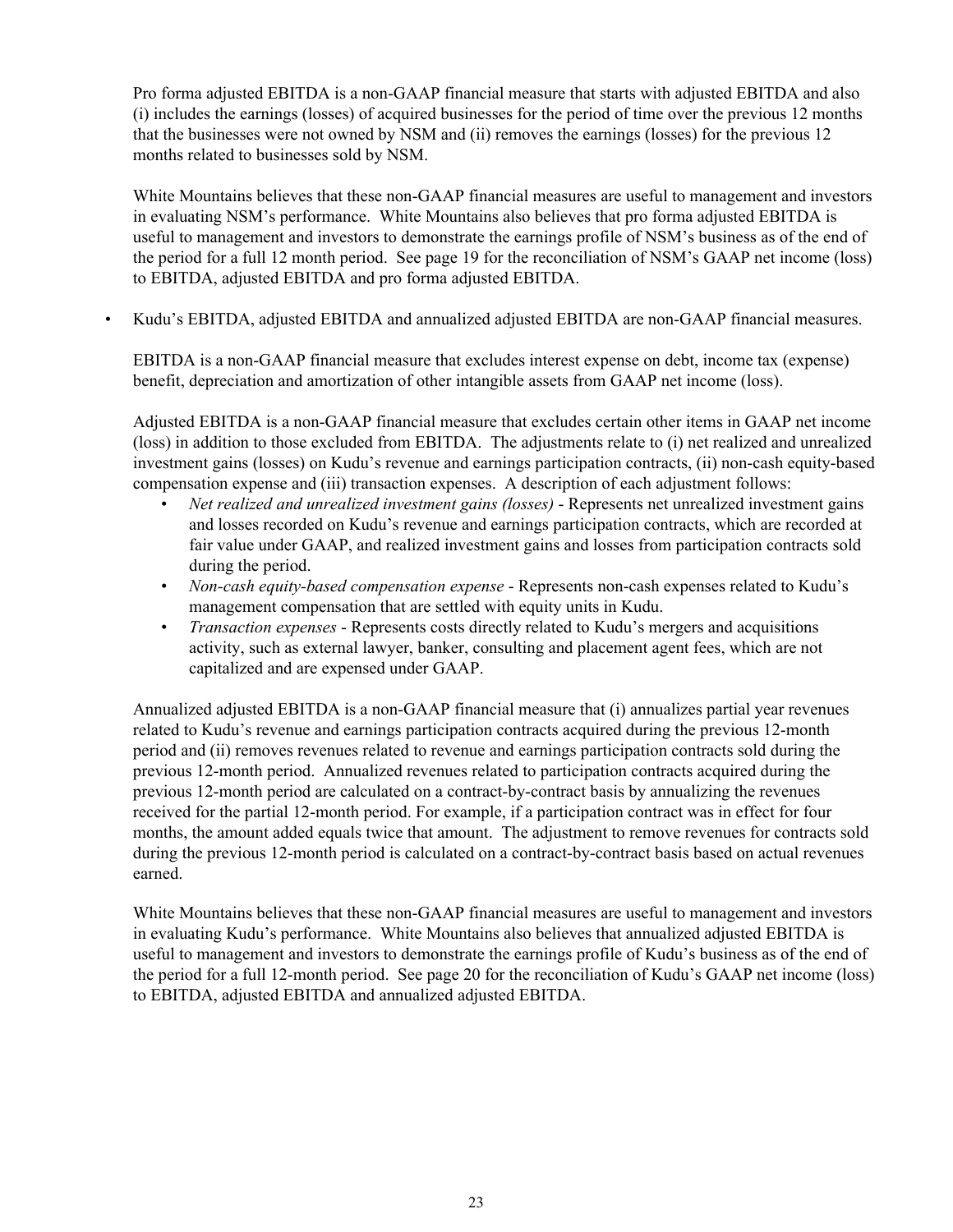• Total consolidated portfolio return excluding MediaAlpha and total equity portfolio return excluding MediaAlpha are non-GAAP financial measures that remove the net investment income and net realized and unrealized investment gains (losses) from White Mountains's investment in MediaAlpha. White Mountains believes these measures to be useful to management and investors by showing the underlying performance of White Mountains's investment portfolio and equity portfolio without regard to White Mountains's investment in MediaAlpha. The following tables present reconciliations from GAAP to the reported percentages:

|                                                             | Three Months Ended December 31, |  |                                                       | <b>Twelve Months Ended December 31,</b> |                                                 |
|-------------------------------------------------------------|---------------------------------|--|-------------------------------------------------------|-----------------------------------------|-------------------------------------------------|
|                                                             | 2021                            |  | 2020                                                  | 2021                                    | 2020                                            |
| Total consolidated portfolio return                         | $0.3\%$                         |  | 14.3 $\%$                                             | $(3.4)\%$                               | 31.9 $%$                                        |
| Remove MediaAlpha                                           | $1.5 \%$                        |  | $(12.6)\%$                                            | $9.8\%$                                 | $(27.3)\%$                                      |
| Total consolidated portfolio return<br>excluding MediaAlpha | 1.8 $%$                         |  | $1.7\%$                                               | 6.4 $\%$                                | 4.6 $%$                                         |
|                                                             |                                 |  | <b>Three Months Ended</b><br><b>December 31, 2021</b> |                                         | <b>Twelve Months Ended</b><br>December 31, 2021 |
| Total equity portfolio return                               |                                 |  | $1.2\%$                                               |                                         | $(7.1)\%$                                       |
| Remove MediaAlpha                                           |                                 |  | $3.9\%$                                               |                                         | 26.4%                                           |
| Total equity portfolio return excluding MediaAlpha          |                                 |  | $5.1\%$                                               |                                         | $19.3\%$                                        |